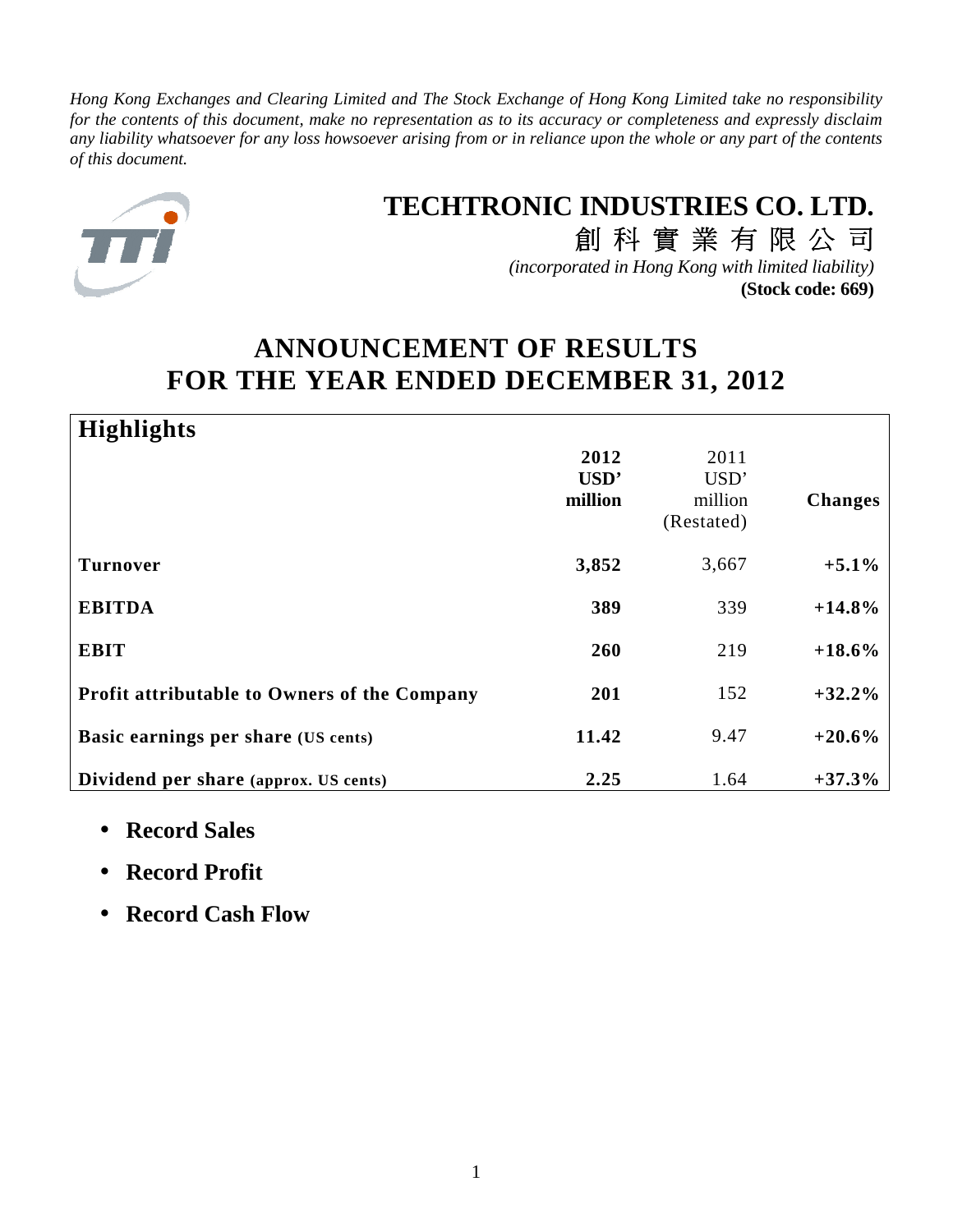# **BUSINESS HIGHLIGHTS**

We are pleased to announce that in 2012 TTI delivered record sales, record profit and record cash flow. Our disciplined implementation of the TTI strategic plan is yielding outstanding results across all of our business units and geographic regions. We are particularly pleased with the sustained progress made in new product development and our excellent productivity gains, which are the catalysts for sales and profit growth. These results once again demonstrate the fundamental strengths of TTI's focus on our strategic drivers of Powerful Brands, Innovative Products, Operational Excellence and Exceptional People.

## **Record Performance**

Group sales for the year ended December 31, 2012 rose by 5.1% over 2011 to USD3.9 billion as we delivered organic growth in all geographic regions. Gross profit margin improved for the fourth straight year to 33.5% from 32.6% last year on further productivity gains in our operations, the introduction of new products, and strong growth in our industrial power tools business. 2012 earnings before interest and tax (EBIT) increased by 18.6% to USD260 million, with the margin improving by 80 basis points to 6.8%. Lowered interest expenses as a result of a reduction in debt helped profit attributable to shareholders of the Company rise by 32.2% to USD201 million, with earnings per share increasing by 20.6% over 2011 to US11.42 cents.

Sales of our largest business unit, Power Equipment, rose by 7.6% to USD2.9 billion, accounting for 74.4% of total sales, against 72.6% in 2011. Our own brand Floor Care and Appliance business improved, but our strategic exit of non-profitable OEM business resulted in a slight overall sales decline to USD1.0 billion. Sales in our core North America and Europe businesses increased, while our strategic geographic expansion achieved another year of solid growth with Rest-of-World (ROW) sales up by 8.7%. New products again accounted for about one third of our sales.

Higher revenues and operational efficiency drove positive free cash flow to a record USD275 million. Working capital as a percentage of sales improved from 18.9% in 2011 to 16.2% and gearing reduced to 25.8% at the end of 2012, from 59.3% at the end of 2011.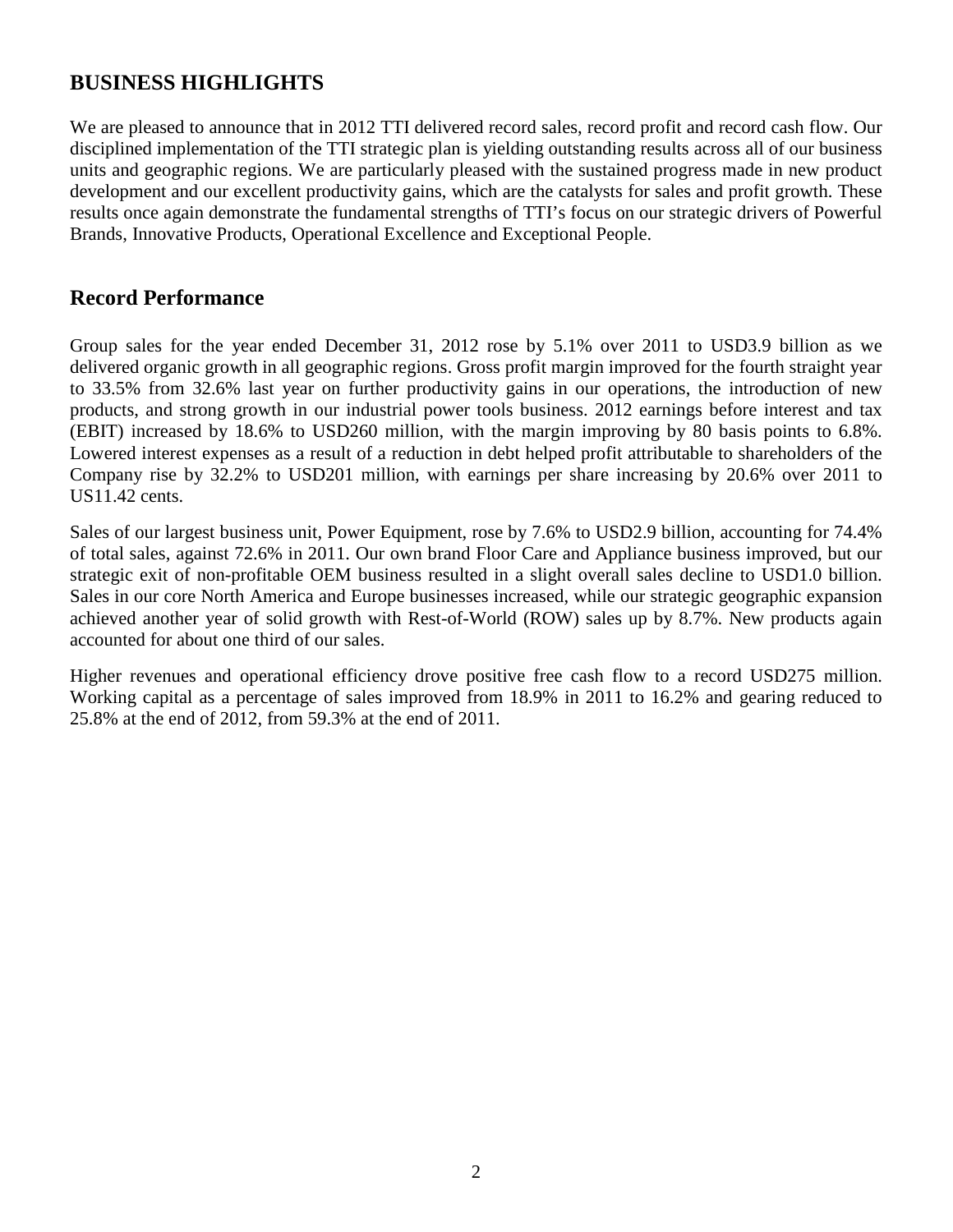### **Innovative products**

In 2011 MILWAUKEE<sup>®</sup> rolled out its state-of-the-art REDLITHIUM<sup>™</sup> platform, which transformed the cordless power tools industry. In 2012 we launched  $FUEL^{\circledast}$ , a combination of REDLITHIUM<sup>TM</sup>, a revolutionary design of brushless motor and state-of-the-art on-board electronics. FUEL<sup>®</sup> takes the performance of lithium-ion power tools to yet another level, with longer runtime, improved motor life and increased power. We are now rolling out a range of M12® FUEL sub-compact cordless power tools that will set a new benchmark for professional and industrial end-users. Our MILWAUKEE® accessories and hand tool programs have been highly successful with a series of innovative high performance products targeting new categories that are demanded by professional and industrial users.

The RYOBI<sup>®</sup> outdoor business experienced exceptional growth with our broad line of innovative lithiumion powered outdoor products leading the way. Lithium-ion powered outdoor products offer clear advantages to the end-user and we plan to invest further in this exciting space. RYOBI $^{\circ}$  ONE+ System  $^{\circ}$  is a world leader in the consumer segment of cordless power tools, the fastest growing segment in the industry. We have built on our broad installed user base by continuing to roll out upgraded lithium-ion batteries and innovative tools powered by the RYOBI<sup>®</sup> ONE+ System<sup>®</sup>. We are excited about our potential to further increase household penetration and provide more highly innovative products to our loyal end-users.

We are delighted with our progress on the revitalization of our global floor care business. We are in the process of rolling out a new generation of HOOVER<sup>®</sup>, DIRT DEVIL<sup>®</sup> and VAX<sup>®</sup> products that will drive market share gains while continuing to improve the profitability of the business. We are very encouraged with the support from our Floor Care retail partners worldwide and the positive response from end-users for our new products.

### **Successful productivity efforts**

The improvement in gross margin was driven in large part by our relentless focus on cost management, continued emphasis on value engineering and higher productivity throughout our operations, as we benefit increasingly from our global purchasing initiatives and the efficiencies of our Asia Industrial Park. Our success in these areas has been a major contributor to our gross margin improvement in 2012 and will continue to be in the years to come.

### **Focused geographic expansion**

We announced a strategic initiative to expand our businesses into under-represented geographic markets. We are pleased to report that the results have been encouraging and we have expanded and established our presence with talented leadership in high potential markets around the world. Our teams in Canada, Western Europe, Central Europe, the Middle East, Latin America, Australia and Asia all made progress in 2012. These markets are benefiting from our focused marketing strategies and global new product development process.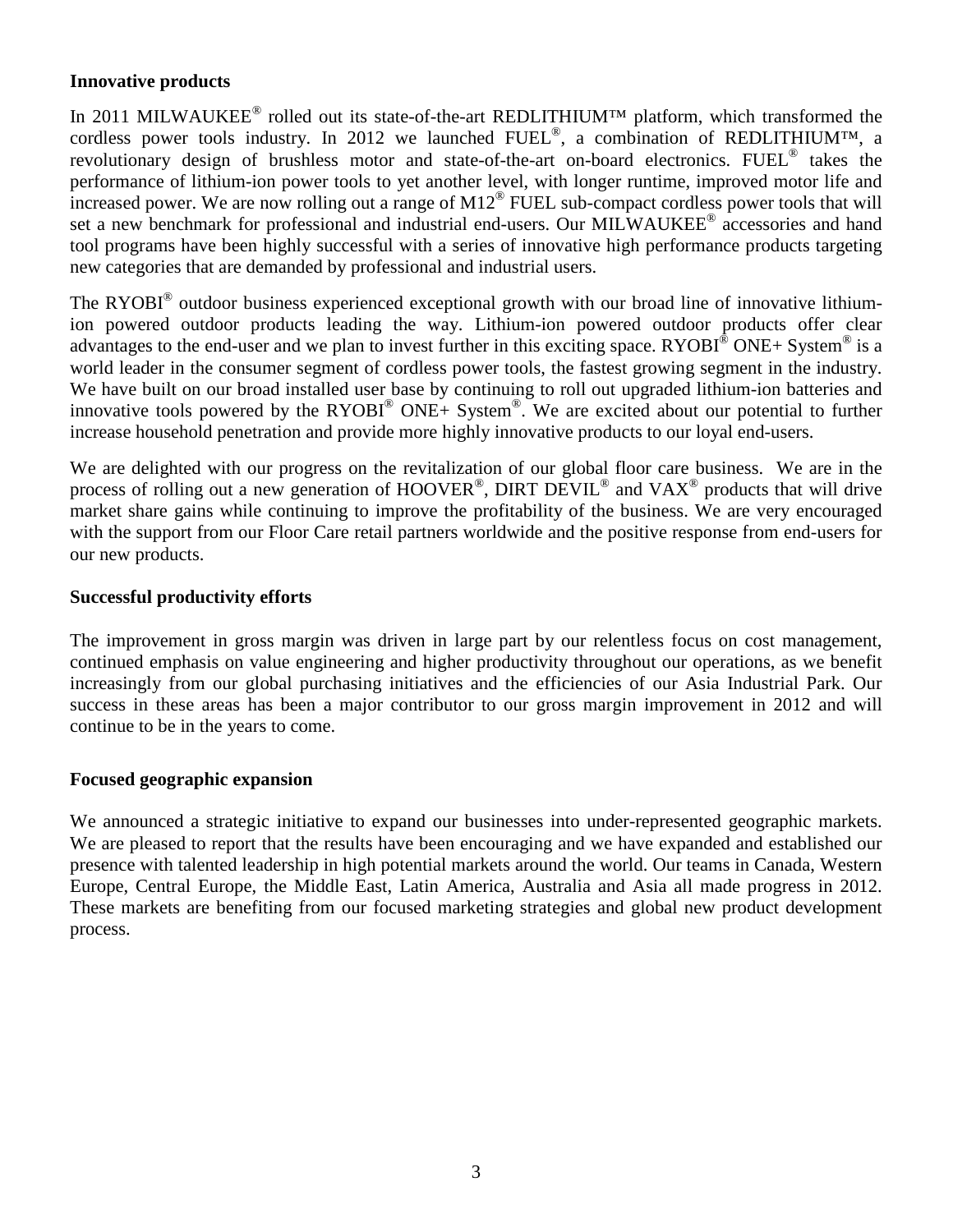## **DIVIDEND**

The Directors have recommended a final dividend of HK10.75 cents (approximately US1.38 cents) per share for the year ended December 31, 2012 (2011: HK7.75 cents (approximately US1.00 cent)) payable to the Company's shareholders whose names appear on the register of members of the Company on May 31, 2013. Subject to the approval of the shareholders at the forthcoming annual general meeting of the Company, the proposed final dividend is expected to be paid on or about June 28, 2013. This payment, together with the interim dividend of HK6.75 cents (approximately US0.87 cent) per share (2011: HK5.00 cents (approximately US0.64 cent)) paid on September 28, 2012, makes a total payment of HK17.50 cents (approximately US2.25 cents) per share for 2012 (2011: HK12.75 cents (approximately US1.64 cents)).

# **REVIEW OF OPERATIONS**

# **Power Equipment**

The Power Equipment business comprises power tools, hand tools, outdoor products and accessories. In 2012, sales at this business rose by 7.6% to USD2.9 billion, supported by growth in all geographic markets and the strong global expansion of MILWAUKEE®. We have solid momentum behind the MILWAUKEE® REDLITHIUM<sup>™</sup> cordless platforms and there has been further growth in Hand Tools and Power Tool Accessories. RYOBI<sup>®</sup> cordless lithium-ion power tools and outdoor products continue to make impressive gains with consumers. The business accounted for 74.4% of Group turnover, against 72.6% in 2011. We generated approximately one third of sales from new products, in line with our plans.

### *Industrial*

MILWAUKEE<sup>®</sup> had a strong year, delivering double-digit sales growth globally, driven by the introduction of innovative new products, execution of targeted field initiatives and continued market penetration. With the consistent execution of new products in the  $M12^{\circledast}$  and  $M18^{\circledast}$  Lithium-Ion Systems, the global penetration of MILWAUKEE® cordless continues to build momentum, achieving significant market share gains. The launch of the M18<sup>®</sup> FUEL<sup>®</sup> cordless range has further established MILWAUKEE<sup>®</sup> as a global leader in advanced power tools technology. FUEL<sup>®</sup> offers heavy duty users a potent combination of unbeatable battery performance with the most advanced on-board electronics and brushless motor, to maximize efficiency, power, life and compactness. Innovative trade-specific solutions such as the M12<sup>®</sup> 600 MCM Cable Cutter and the M12<sup>®</sup> and M18<sup>®</sup> Force Logic<sup>TM</sup> Press Tool Systems also highlighted the focus on delivering cordless productivity solutions for the skilled trades. Hand Tools experienced rapid growth through game-changing solutions in snips and pliers targeted at the core professional trades, while Power Tool Accessories built on the Shockwave<sup>™</sup> franchise with an expanded range. In addition, sales of Test and Measurement tools doubled through entry into the Thermal Imaging category and the introduction of the world's first Fluorescent Lighting Tester.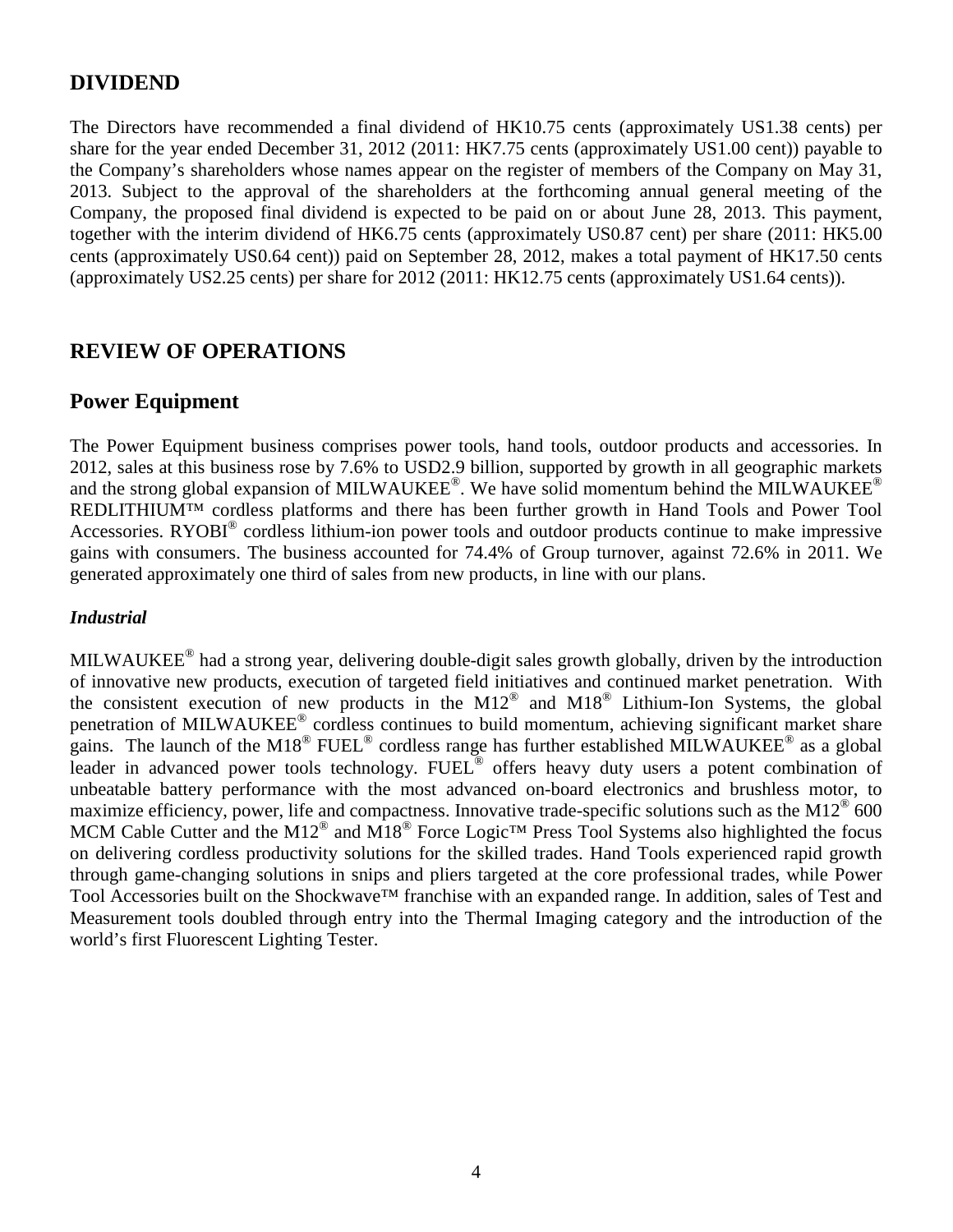### *Consumer and Professional*

In 2012, the North American Consumer Power Tools business posted strong gains within the home improvement market, despite continued economic pressures. The majority of growth for RYOBI® and our OEM brands came from strong cordless sales, new product introductions and robust promotional activity. The industry leading  $RYOBI^{\circledast}$  ONE+ $^{\circledast}$  18V cordless system of tools benefited from a major advertising campaign in collaboration with our retail partner and the second-half launch of next generation lithium-ion batteries. The enhanced lithium-ion battery options include Lithium+<sup>™</sup> high-performance 4 amp hour cells, which deliver up to four times more run-time than previous lithium-ion batteries, are lighter in weight and offer extreme weather performance. The batteries can also be purchased individually to improve the performance of any RYOBI® ONE+ System® tool. RYOBI® lithium-ion batteries received the "ECO-Options" certification seal, certifying them as a better environmental choice than the traditional battery chemistry, Nickel Cadmium. These new programs further cement RYOBI®'s leadership position in the consumer power tool market.

The consumer markets across Europe experienced tough trading conditions with many retailers reporting lower sales than expected. Hyper-green RYOBI® lithium-ion power tools and new products have delivered significant margin improvement. We achieved double-digit sales growth in Australia and New Zealand driven by further penetration of the RYOBI® ONE+ System® and introduction of new generation tools. Power Tool Accessories have also performed well due to winning additional retail space with our key retail partner. RYOBI<sup>®</sup> continues to substantially outperform the market due to exciting new products and marketing initiatives.

### *Outdoor Products*

Outdoor products delivered a solid performance. Improved profitability came from an expanded range of RYOBI<sup>®</sup> lithium-ion cordless products that offer long run time and easy starting, an increase in sales of accessories and markedly higher generator sales.

The success of the RYOBI<sup>®</sup> 18-volt ONE+ System<sup>®</sup> has continued from power tools into outdoor products and we continue to benefit from the large installed base of  $RYOBI^{\circledast}$  ONE+ System<sup>®</sup> users. We launched a new 40-volt lithium-ion product range comprising a trimmer, blower, chain saw, mower and hedge trimmer, which has proven very successful with end users. These outstanding products are winning consumer acceptance owing to their competition-beating run time and reliability, as well as sleek ergonomic design. Sales were further supported by a significant advertising effort to communicate the benefits of the  $RYOBI^{\circledast}$ 18-volt ONE+ System<sup>®</sup> and the expansion of on-line marketing for both RYOBI<sup>®</sup> and HOMELITE<sup>®</sup>.

Outdoor products in Europe benefited from the introduction of 36-volt lithium-ion products and further development of key customers. However, overall growth in Europe was slow due to poor weather and the impact of weak consumer spending. In Australia and New Zealand, Outdoor products produced positive retail results. The introduction of the 36-volt range of products, which has been well received by consumers, and the RYOBI $^{\circledR}$  ONE+ System $^{\circledR}$ , were the key growth drivers.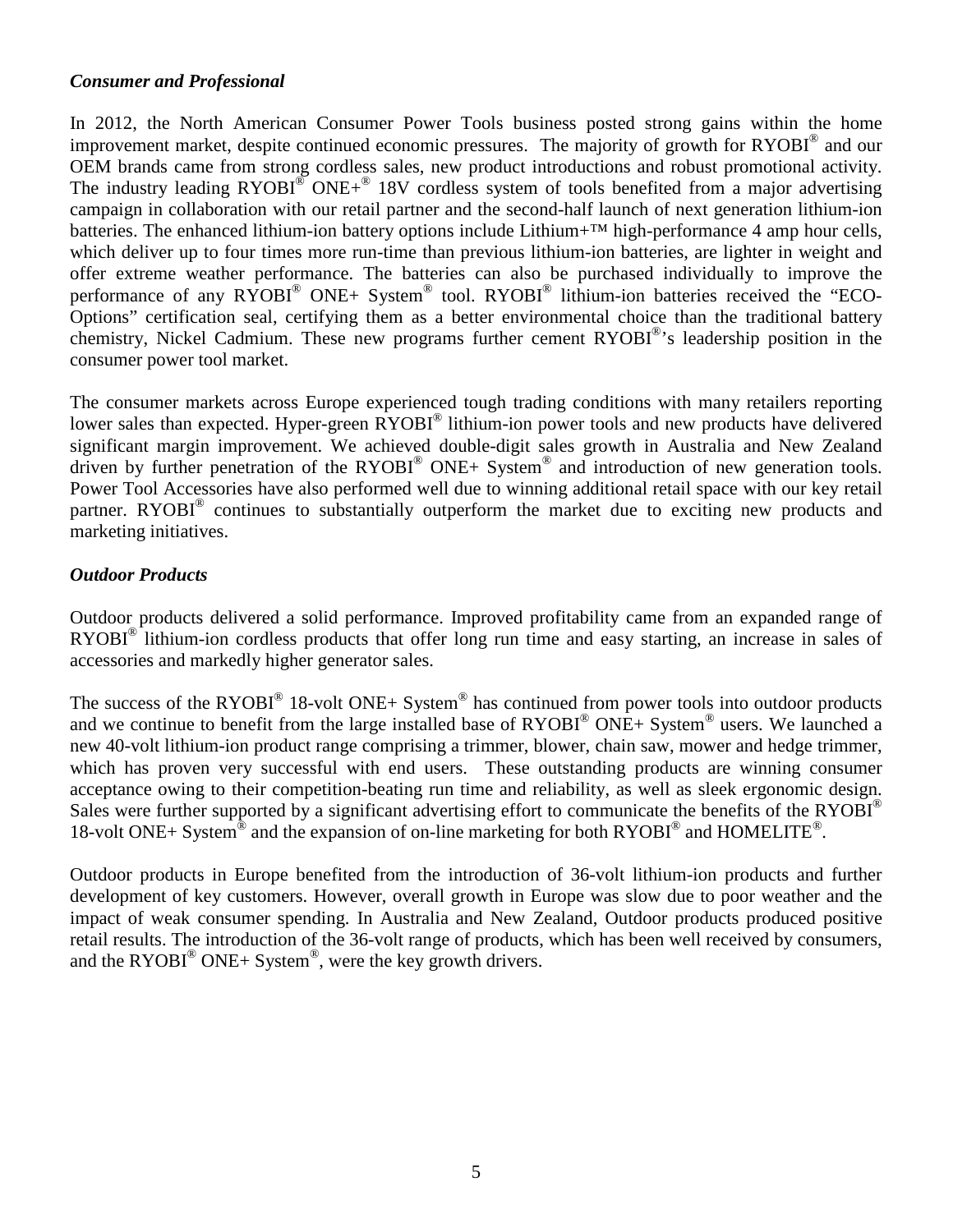# **Floor care and Appliances**

Floor care and Appliances margins improved significantly, but sales fell slightly by 1.6% over 2011 to USD1.0 billion following a rationalization of the business which has seen non-performing operations cut and expenses reduced in North America. Our global product development process and centralized purchasing initiatives are bringing benefits. Key gains were made in Europe, with double-digit revenue growth, while global new products sales were maintained at one third of total sales. The business accounted for 25.6% of Group turnover against 27.4% in 2011.

In North America, we improved our profitability and are undertaking further rationalization of the product ranges to invest in developing consumer-driven innovative products and simplification of operations to lower costs. We are also increasing the focus on sales and marketing to drive both the HOOVER® and DIRT DEVIL<sup>®</sup> brands. During the year HOOVER<sup>®</sup> continued to grow its highly regarded range of MaxExtract<sup>®</sup> deep cleaning carpet washers, which use proprietary technology to offer an increasing array of cleaning solutions to consumers. The brand's upright vacuum category is being strengthened by the introduction of new products such as the WindTunnel® Air3<sup>®</sup> Bagless Upright. This latest example of our floor care technology has a multi-cyclonic filtration system that cleans the air by moving it through the filter to ensure no loss of suction, resulting in superior performance. Both MaxExtract® and WindTunnel® Air3® were supported by television advertising campaigns, boosting their profile in the market.

Sales of VAX<sup>®</sup> and DIRT DEVIL<sup>®</sup> increased steadily in Europe, the Middle East and Africa, led by a very strong performance from VAX<sup>®</sup> in the UK. VAX<sup>®</sup> delivered double-digit growth built on its leadership in the steam cleaning market, the launch of the Air3<sup>®</sup> uprights, and significant investment in advertising. We had penetration gains in the key markets of Germany and France on the back of new product launches and increased distribution. Our Australian Floor Care and Appliances business achieved solid momentum on the back of new steam products and strong consumer demand for new bag-less cylinders. These factors, along with ongoing promotion programs, helped the VAX<sup>®</sup> brand to outperform the category as a whole, and to increase market share significantly despite a challenging retail environment.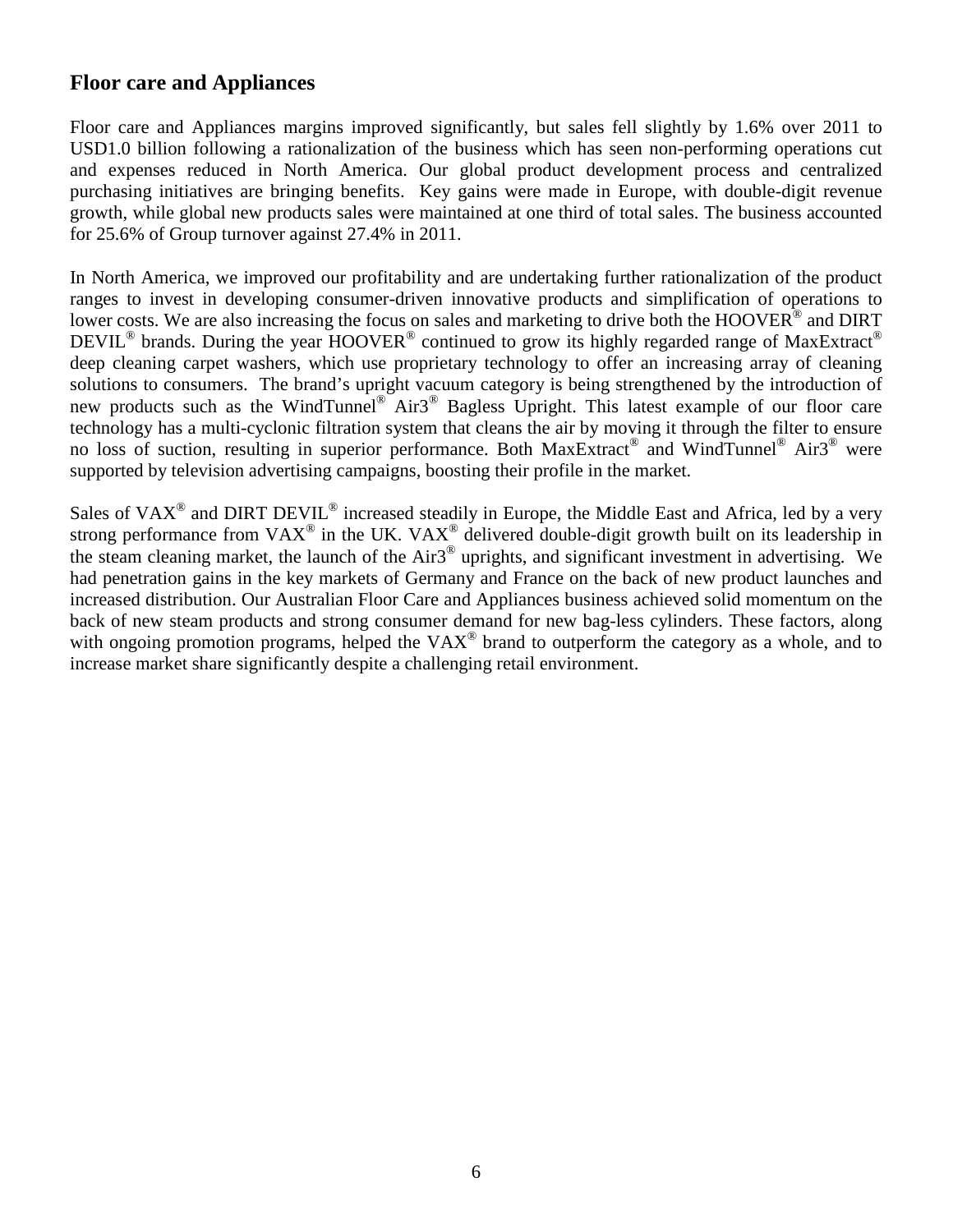# **FINANCIAL REVIEW**

## **FINANCIAL RESULTS**

### *Result Analysis*

The Group's turnover for the year amounted to USD3.9 billion, an increase of 5.1% as compared to USD3.7 billion in 2011. Profit attributable to Owners of the Company amounted to USD201 million as compared to USD152 million in 2011. Basic earnings per share for the year improved to US11.42 cents as compared to US9.47 cents in 2011.

EBITDA amounted to USD389 million, an increase of 14.8% as compared to USD339 million in 2011.

EBIT amounted to USD260 million, an increase of 18.6% as compared to USD219 million in 2011.

### *Gross Margin*

Gross margin improved to 33.5% as compared to 32.6% last year. The margin improvement was the result of new product introduction, category expansion, all with higher margin, efficient production in the new PRC facility, effective supply chain management and volume leverage on our economies of scale.

### *Operating Expenses*

Total operating expenses for the year amounted to USD1,033 million as compared to USD983 million in 2011, representing 26.8% of turnover (2011: 26.8%).

Investments in product design and development amounted to USD80 million, representing 2.1% of turnover (2011: 1.9%) reflecting our continuous investment in R&D even in times of economic challenge. With our new innovation centre in full operation in 2013, efficiency and cost effectiveness are expected to be further improved in the coming years.

Net interest expenses for the year amounted to USD37 million as compared to USD58 million in 2011. Interest coverage, expressed as a multiple of EBITDA to total interest was 8.7 times (2011: 5.5 times).

The effective tax rate, being tax charged for the year to before tax profits was at 10.0%. The Group will continue to leverage its global operations to further improve the overall tax efficiencies.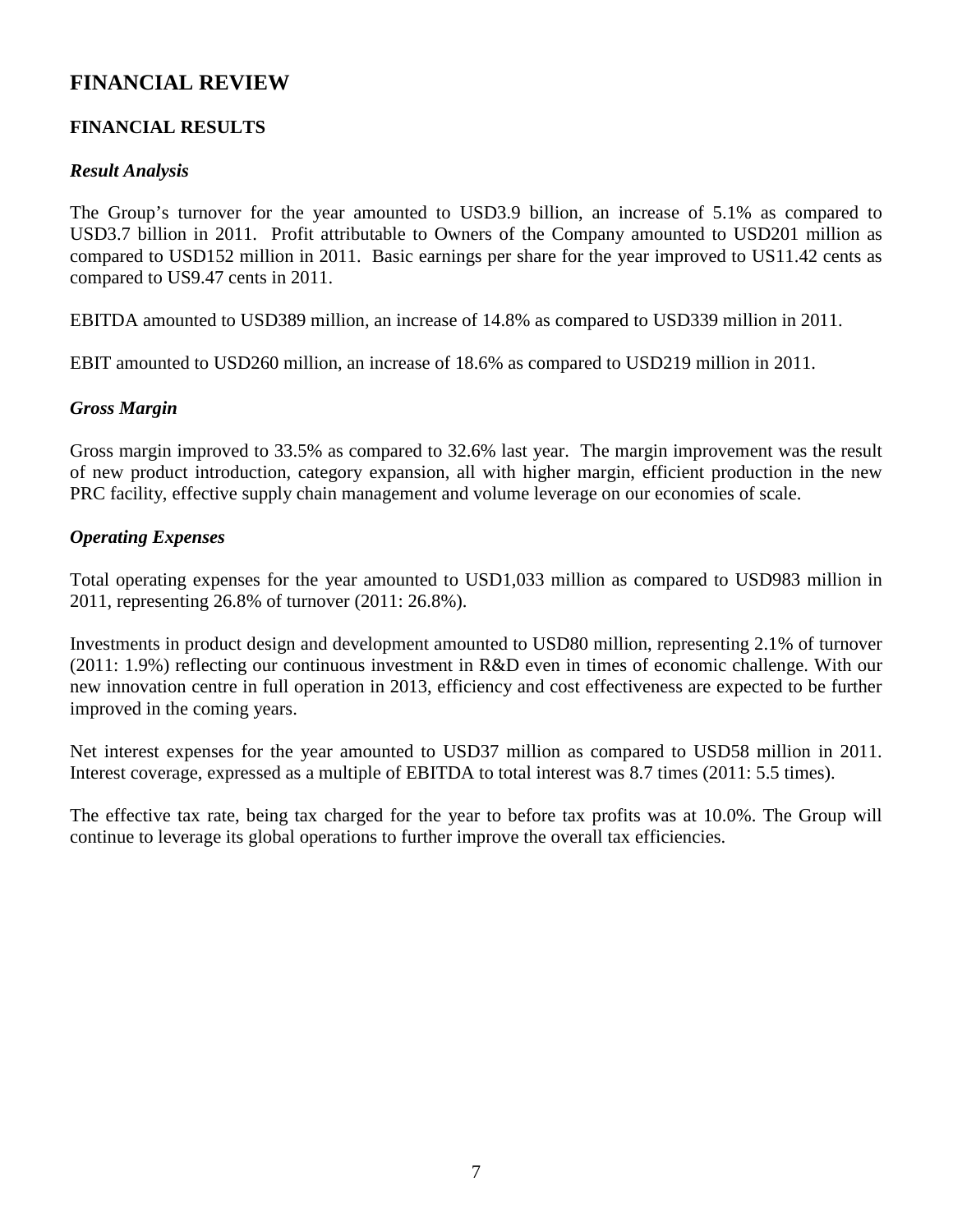## **LIQUIDITY AND FINANCIAL RESOURCES**

### *Shareholders' Funds*

Total shareholders' funds amounted to USD1.5 billion as compared to USD1.2 billion in 2011. Book value per share was at USD0.85 as compared to USD0.78 last year, an increase of 9.0%.

### *Financial Position*

The Group continued to maintain a strong financial position. As at December 31, 2012, the Group's cash and cash equivalents amounted to USD618 million, of which 42.5%, 31.9%, 10.3%, 7.0%, 5.9% and 2.4% were denominated in USD, RMB, HKD, AUD, EUR and other currencies respectively.

The Group's net gearing, expressed as a percentage of total net borrowing (excluding bank advance from factored trade receivables which are without recourse in nature) to equity attributable to Owners of the Company, improved to 25.8% as compared to 59.3% last year. The gearing improvement is the result of our business growth and all the convertible bonds being converted into shares during the year. The Group remains confident that gearing will improve further after the successful implementation of key initiatives to deliver focused and stringent working capital management.

### *Bank Borrowings*

Long term borrowings accounted for 34.3% of total debts (33.1% at December 31, 2011).

The Group's major borrowings continued to be in US Dollars and in HK Dollars. Borrowings are predominantly LIBOR or Hong Kong best lending rates based. There is a natural hedge mechanism in place as the Group's major revenues are in US Dollars and currency exposure therefore is low. Currency, interest rate exposures, and cash management functions are all being closely monitored and managed by the Group's treasury team.

During the year, the Group repaid USD30 million of fixed interest rate notes, refinanced by other bank facilities with lower interest rates. This refinancing arrangement will lower our interest cost in future periods.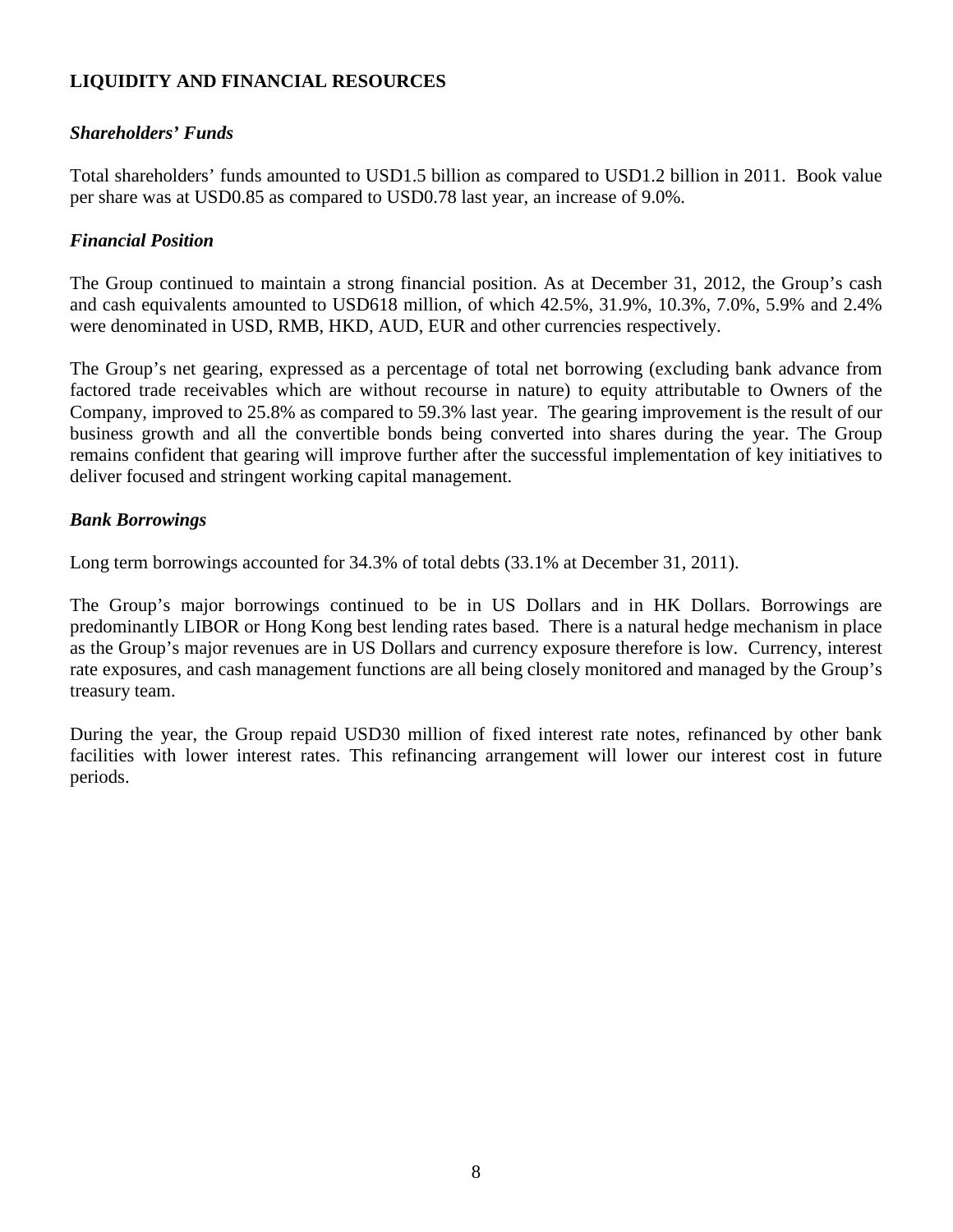## *Working Capital*

Total inventory decreased from USD704 million in 2011 to USD689 million in 2012. Days inventory improved from 70 days to 65 days. The Group will continue to focus in managing the inventory level and improve inventory turns.

Trade receivable turnover days were at 61 days as compared to 60 days last year. Excluding the gross up of the receivables factored which is without recourse in nature, receivable turnover days were at 54 days as compared to 53 days last year. The Group is comfortable with the quality of the receivables and will continue to exercise due care in managing the credit exposure.

Trade payable days were extended by 5 days from 62 days in 2011 to 67 days in 2012.

The Group's current ratio improved from 1.23 times in 2011 to 1.37 times and the quick ratio also improved to 0.93 from 0.79 in 2011.

Working capital as a percentage of sales was at 16.2% as compared to 18.9% last year.

### *Capital Expenditure*

Total capital expenditures for the year amounted to USD103 million (2011: USD95 million).

### *Capital Commitments and Contingent Liabilities*

As at December 31, 2012, total capital commitments amounted to USD18 million (2011: USD16 million) and there were no material contingent liabilities or off balance sheet obligations.

## *Charge*

None of the Group's assets are charged or subject to encumbrance.

### *Major Customers and Suppliers*

For the year ended December 31, 2012

- (i) the Group's largest customer and five largest customers accounted for approximately 37.9% and 52.8% respectively of the Group's total turnover; and
- (ii) the Group's largest supplier and five largest suppliers accounted for approximately 3.6% and 14.2% respectively of the Group's total purchases (not including purchases of items which are of a capital nature).

According to the knowledge of the Directors, none of the Directors, their associates or any shareholders who owned more than 5% of TTI's share capital had any interest in the five largest customers or suppliers of the Group.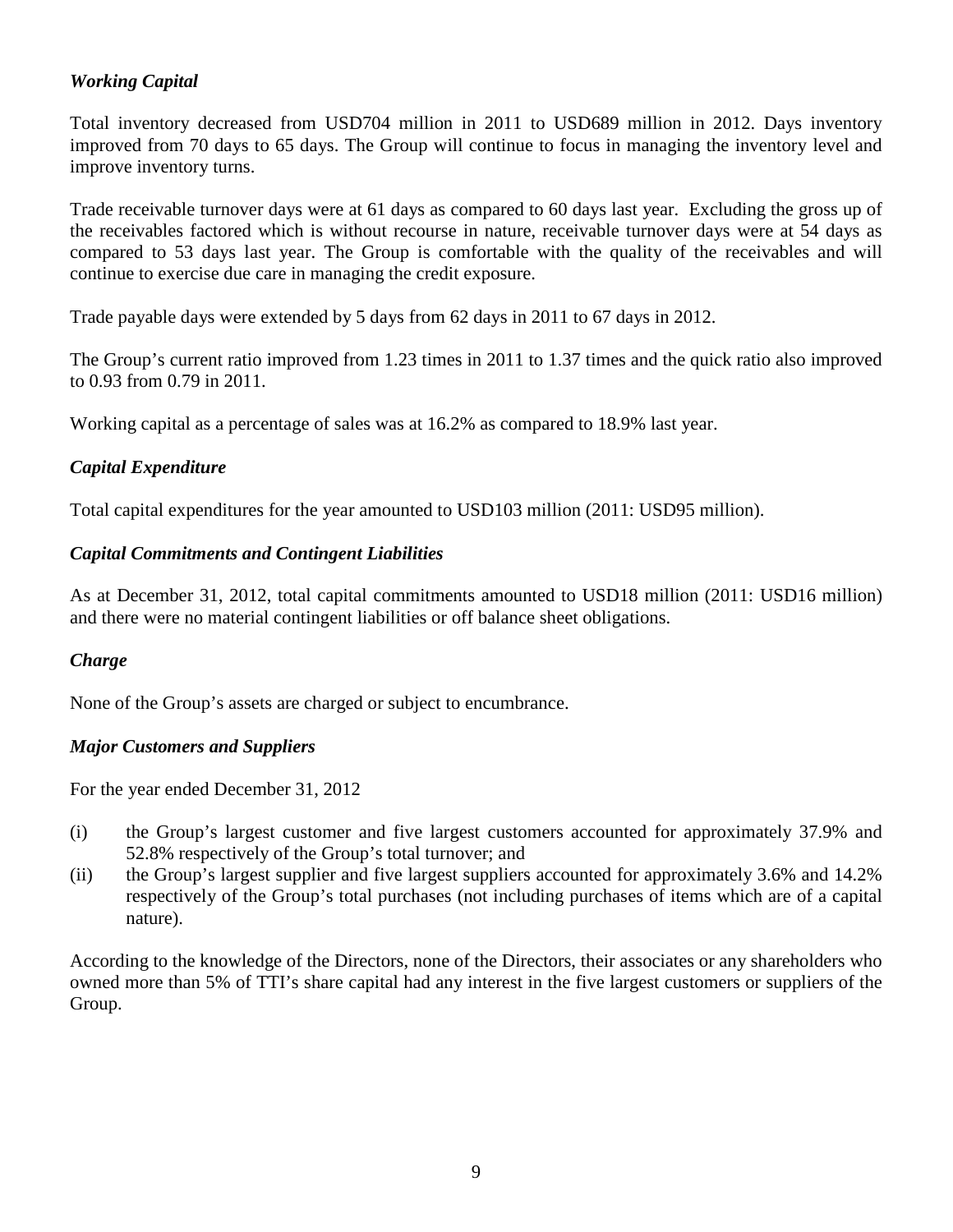### **HUMAN RESOURCES**

The Group employed a total of 18,068 employees as at December 31, 2012 (17,818 employees at December 31, 2011) in Hong Kong and overseas. Total staff cost for the year under review amounted to USD538 million (2011: USD493 million).

The Group regards human capital as vital for the Group's continuous growth and profitability and remains committed to improving the quality, competence and skills of all employees. It provides job-related training and leadership development programs throughout the organization. The Group continues to offer competitive remuneration packages, discretionary share options and bonuses to eligible staff, based on the performance of the Group and the individual employee.

### **CORPORATE STRATEGY AND BUSINESS MODEL**

The Group is a world-class leader in design, manufacturing and marketing of power tools, outdoor power equipment and floor care for consumers, professional and industrial users in the home improvement, infrastructure and construction industries. We are committed to implementing our long term strategic plan that focuses on "Powerful brands, Innovative Products, Operational Excellence and Exceptional People".

We continue to strengthen our portfolio of powerful brands with a focused marketing approach. Brands extension into new product categories and under-represented markets enable us to generate outstanding growth. Geographic expansion will be a highlight of TTI's future, our long term strategy is to aggressively build our business outside the U.S. and we have spent relentless efforts to expand or establish presence in high potential markets around the world.

Introducing innovative new products is the centerpiece of our long term strategy. We continue to invest in building a high-speed product development process, enabling us to respond faster to customer requests and emerging opportunities, giving us a vigorous competitive advantage.

Our strategy in operational excellence will continue, we will drive further gains in efficiency across our manufacturing operations, supporting further margin improvement.

We continue to deploy our Leadership Development Program (LDP) to develop our pool of talent for the future. The LDP initiative is successfully feeding talent into key positions throughout the company.

## **REVIEW OF FINANCIAL INFORMATION**

The Audit Committee has reviewed with senior management of the Group and Messrs Deloitte Touche Tohmatsu the accounting principles and practices adopted by the Group and has discussed internal controls and financial reporting matters, including the review of Group's consolidated financial statements for the year ended December 31, 2012. The Board acknowledges its responsibility for the preparation of the accounts of the Group.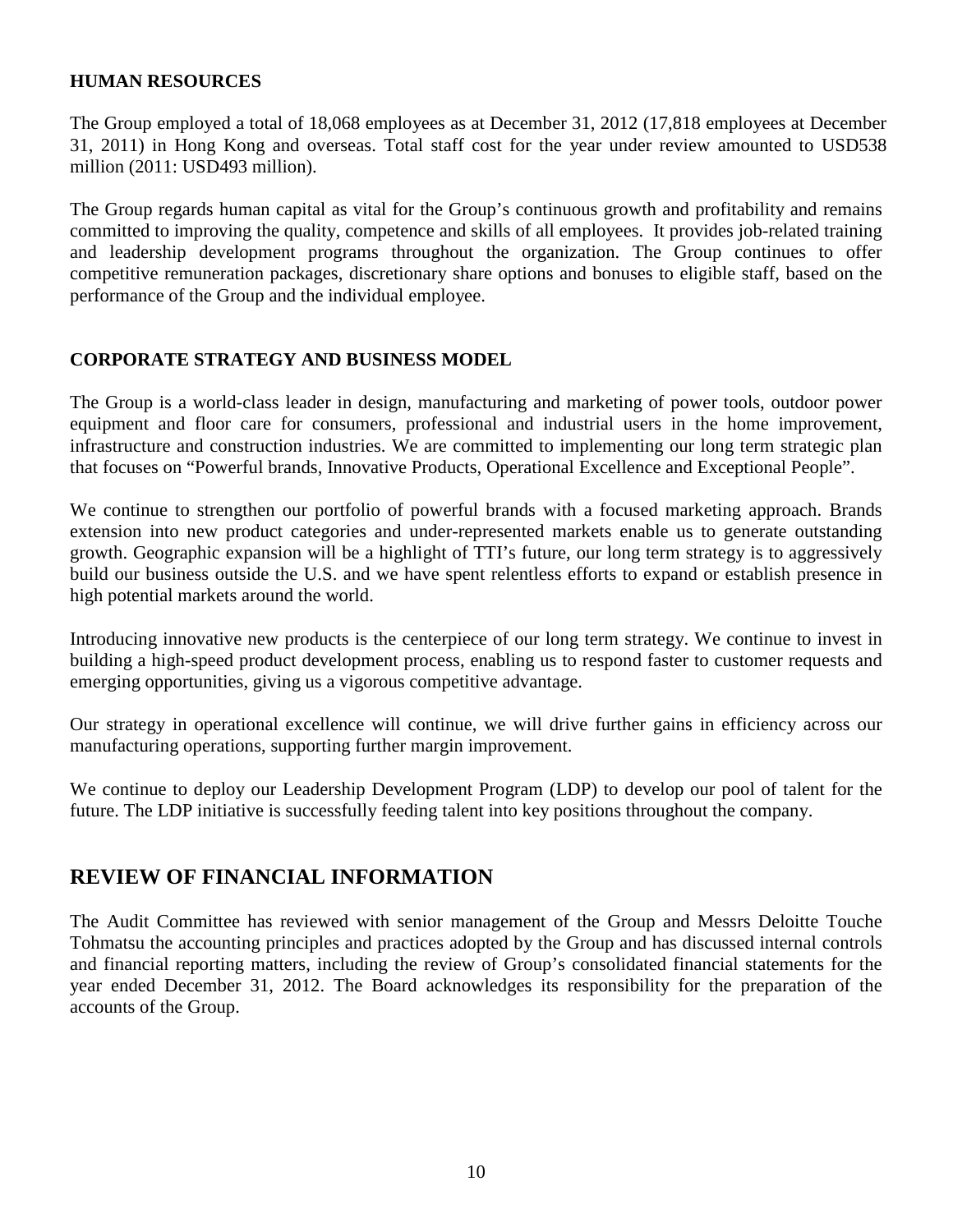# **COMPLIANCE WITH THE CORPORATE GOVERNANCE CODE OF THE LISTING RULES**

The Company has complied with all the code provisions of the Code on Corporate Governance Practices (effective until March 31, 2012) and the Corporate Governance Code (effective from April 1, 2012) set out in Appendix 14 of the Rules Governing the Listing of Securities on The Stock Exchange of Hong Kong Limited (the "Listing Rules") (the "Corporate Governance Code") throughout the year ended December 31, 2012, save that:-

- 1. none of the Directors are appointed for a specific term since they are subject to retirement by rotation and re-election in accordance with the Articles of Association of the Company. Under Article 103 of the Articles of Association of the Company, one-third of the Board must retire by rotation at each general meeting of the Company and if eligible, offer themselves for re-election.
- 2. Mr Christopher Patrick Langley OBE (an Independent Non-executive Director) was unable to attend the annual general meeting of the Company held on May 18, 2012 as he had to attend another annual general meeting of which he is the chairman of the audit committee.
- 3. the Board is provided with quarterly updates instead of monthly updates. After the Board's consideration, it was agreed that quarterly updates give a balanced and understandable assessment of the performance, position and prospects of the Company in supporting the Directors to discharge their responsibilities.

Apart from compliance of the code provisions set out in the Corporate Governance Code, the Company also voluntarily complied with a number of recommended best practices set out in the Corporate Governance Code for further enhancement of the Company's corporate governance standard and strike for the best interests of the Company and shareholders as a whole.

# **COMPLIANCE WITH THE MODEL CODE OF THE LISTING RULES**

The Board has adopted the provisions of the Model Code for Securities Transactions by Directors of Listed Issuers set out in Appendix 10 of the Listing Rules (the "Model Code"). Specific enquiries have been made with all Directors who have confirmed that they have fully complied with the required standards as set out in the Model Code during the year ended December 31, 2012.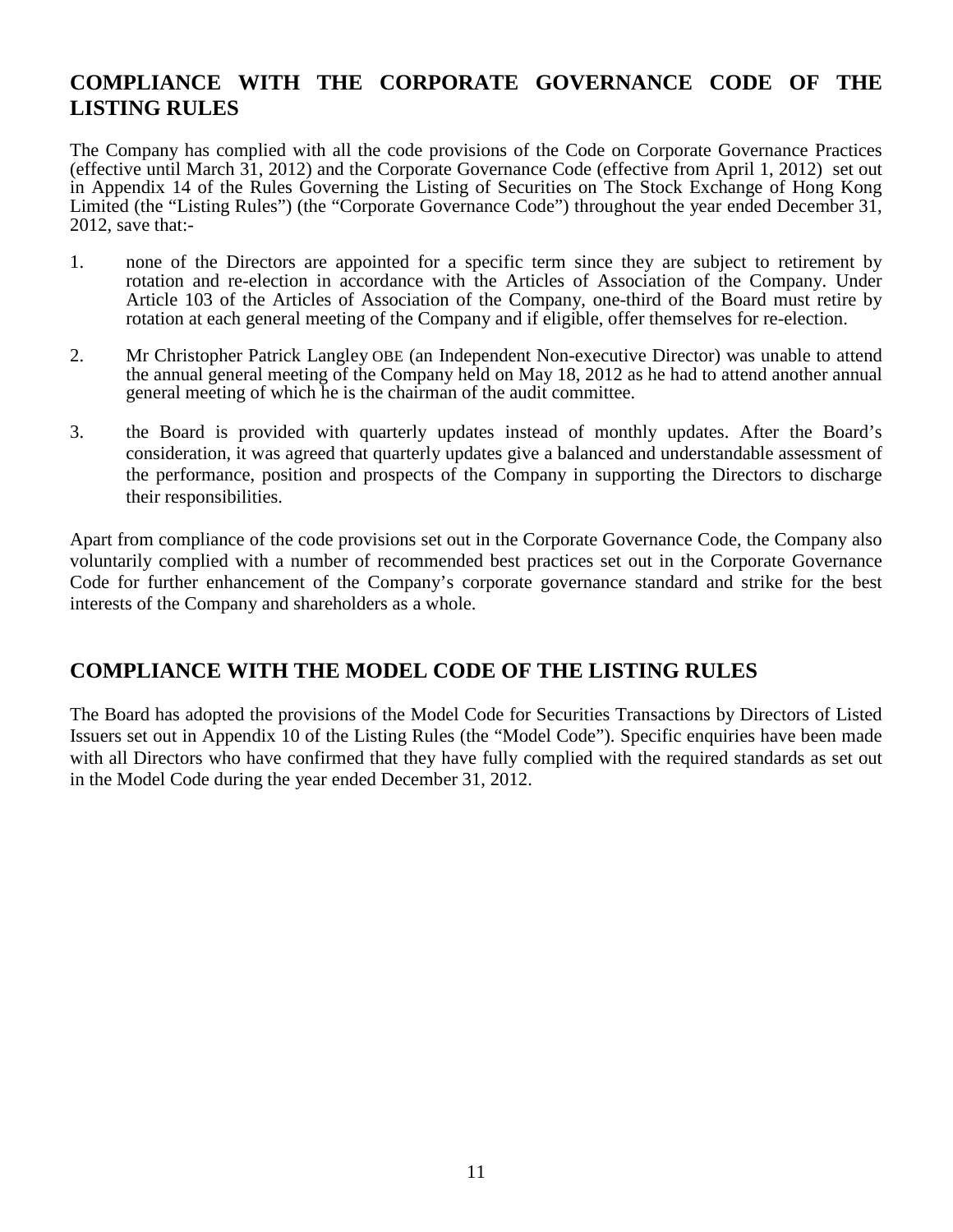# **PURCHASE, SALE OR REDEMPTION OF SHARES**

A total of 5,630,000 ordinary shares of HKD0.10 each were repurchased by the Company during the year at prices ranging from HKD7.93 to HKD14.68 per share. Among these repurchased shares, 4,330,000 shares were settled and cancelled during 2012 and 1,300,000 shares were settled and were cancelled in January 2013. The aggregate amount paid by the Company for such repurchases cancelled during 2012 amounting to USD5,653,000 was charged to the retained earnings.

The repurchased shares were cancelled and the issued share capital and the capital redemption reserve of the Company was reduced and increased respectively by the par value thereof.

The repurchase of the Company's shares during the year were effected by the Directors pursuant to the mandate received from shareholders at the previous annual general meeting, with a view to benefiting shareholders as a whole by enhancing the net asset value per share and earnings per share of the Company.

Except as disclosed above, neither the Company nor any of its subsidiaries purchased, redeemed or sold any of the Company's listed securities during the year.

# **CLOSURE OF REGISTER OF MEMBERS**

The register of members of the Company will be closed for the following periods:

To ascertain members' eligibility to attend and vote at the 2013 Annual General Meeting, the register of members of the Company will be closed from May 23, 2013 to May 24, 2013, both days inclusive, during which period no transfers of shares will be effected. In order to qualify to attend and vote at the 2013 Annual General Meeting, all transfers accompanied by the relevant share certificates must be lodged with the Company's share registrars, Tricor Secretaries Limited, at 26/F., Tesbury Centre, 28 Queen's Road East, Wanchai, Hong Kong for registration not later than 4:00 p.m. on May 22, 2013.

To ascertain members' entitlement to the final dividend, the register of members of the Company will be closed from May 30, 2013 to May 31, 2013, both days inclusive, during which period no transfers of shares will be effected. In order to qualify for the final dividend, all transfers accompanied by the relevant share certificates must be lodged with the Company's share registrars, Tricor Secretaries Limited, at 26/F., Tesbury Centre, 28 Queen's Road East, Wanchai, Hong Kong for registration not later than 4:00 p.m. on May 29, 2013.

# **ANNUAL GENERAL MEETING**

The annual general meeting of the Company will be held on May 24, 2013 and the notice of the annual general meeting will be published and dispatched to the shareholders of the Company within the prescribed time and in such manner as required under the Listing Rules.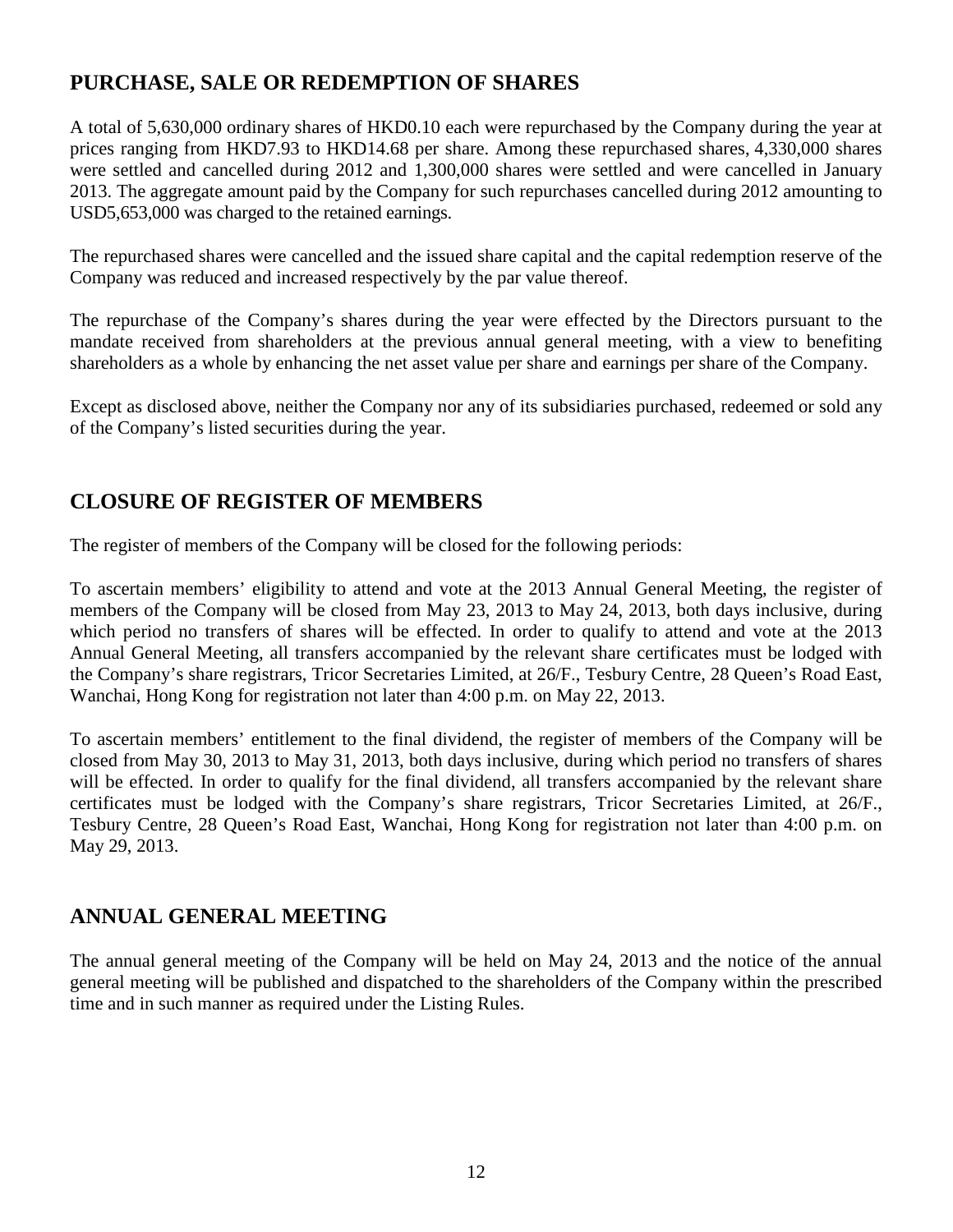# **OUTSTANDING PROSPECTS**

We believe that TTI, with its powerful brand portfolio, continues to have outstanding prospects for 2013 and beyond. Our new product programs, productivity improvement initiatives and cash management efforts all have solid momentum, supported by disciplined processes and rigorous management.

We would like to thank our customers, shareholders, passionate employees, supply chain partners and our fellow directors for their dedication and continued support.

> By Order of the Board **Horst Julius Pudwill**  Chairman

Hong Kong, March 21, 2013

*As at the date of this announcement, the Board comprises five group Executive Directors, namely Mr Horst Julius Pudwill (Chairman), Mr Joseph Galli Jr (Chief Executive Officer), Mr Patrick Kin Wah Chan, Mr Frank Chi Chung Chan and Mr Stephan Horst Pudwill, one Non-executive Director, namely Prof Roy Chi Ping Chung BBS JP, and five Independent Non-executive Directors, namely Mr Joel Arthur Schleicher, Mr Christopher Patrick Langley OBE, Mr Manfred Kuhlmann, Mr Peter David Sullivan and Mr Vincent Ting Kau Cheung.* 

*This results announcement is published on the websites of the Company (www.ttigroup.com) and the HKExnews (www.hkexnews.hk).* 

*All trademarks are intellectual property of their respective owners and are protected under trademark law.* 

*AEG® is a registered trademark and its use is pursuant to a License granted by AB Electrolux (publ).* 

*RYOBI® is a registered trademark and its use is pursuant to a License granted by Ryobi Limited.*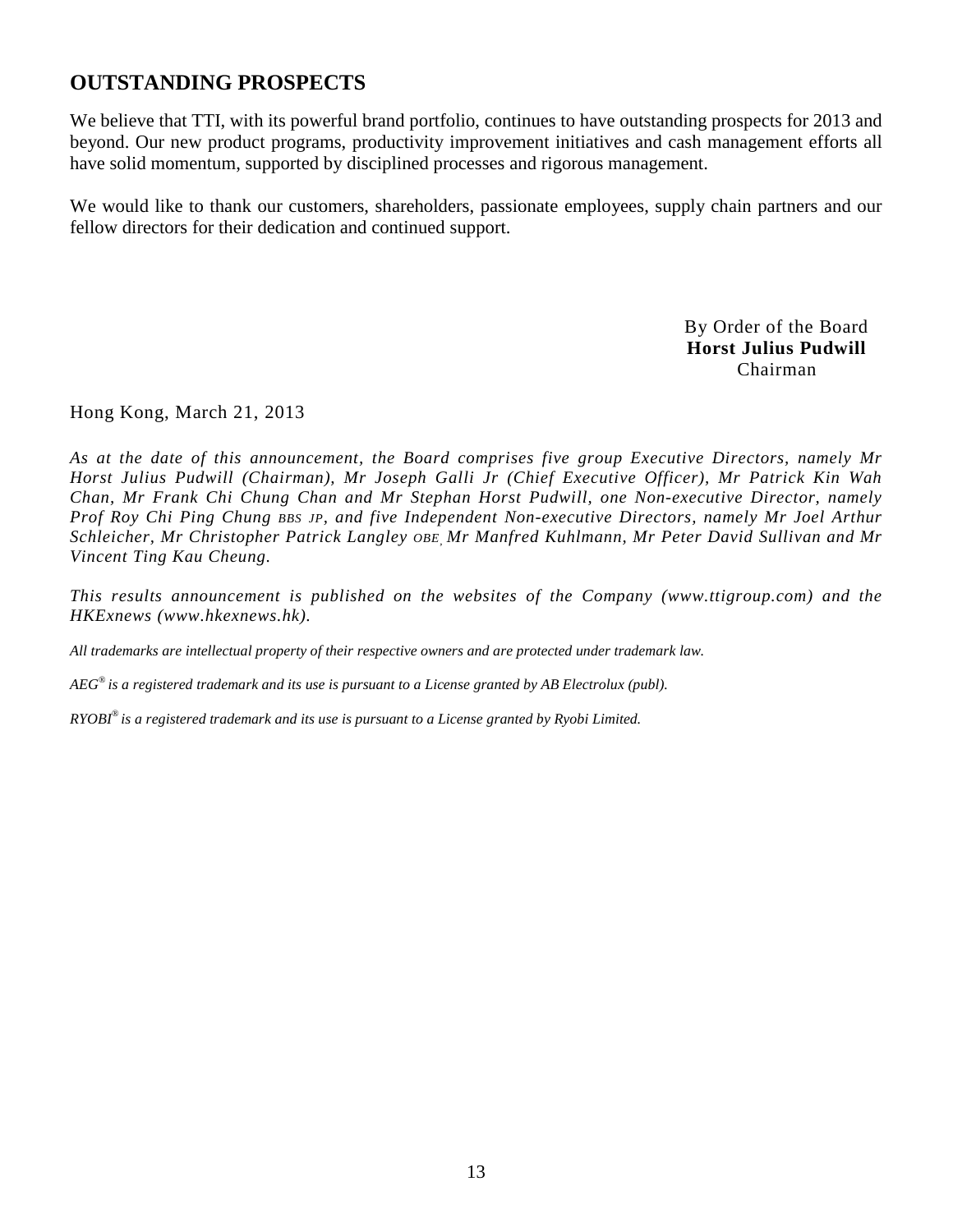# **RESULTS SUMMARY**

# **CONSOLIDATED STATEMENT OF COMPREHENSIVE INCOME**

*For the year ended December 31, 2012* 

|                                                                                                                                  | <b>Notes</b>   | 2012<br><b>USD'000</b> | 2011<br><b>USD'000</b><br>(Restated) |
|----------------------------------------------------------------------------------------------------------------------------------|----------------|------------------------|--------------------------------------|
| Turnover                                                                                                                         | $\overline{2}$ | 3,852,418              | 3,667,058                            |
| Cost of sales                                                                                                                    |                | (2,563,176)            | (2,473,407)                          |
|                                                                                                                                  |                |                        |                                      |
| Gross profit                                                                                                                     |                | 1,289,242              | 1,193,651                            |
| Other income                                                                                                                     | $\mathfrak{Z}$ | 3,391                  | 9,419                                |
| Interest income                                                                                                                  |                | 8,629                  | 5,055                                |
| Selling, distribution, advertising and                                                                                           |                |                        |                                      |
| warranty expenses                                                                                                                |                | (532, 534)             | (510, 357)                           |
| Administrative expenses                                                                                                          |                | (421,340)              | (403, 812)                           |
| Research and development costs                                                                                                   |                | (79, 515)              | (69, 159)                            |
| Finance costs                                                                                                                    | $\overline{4}$ | (45, 627)              | (63,093)                             |
| Profit before share of results of<br>associates and taxation<br>Share of results of associates                                   |                | 222,246                | 161,704<br>(347)                     |
| Profit before taxation                                                                                                           |                | 222,246                | 161,357                              |
| <b>Taxation</b> charge                                                                                                           | 5              | (22, 139)              | (9,242)                              |
|                                                                                                                                  |                |                        |                                      |
| Profit for the year                                                                                                              | 6              | 200,107                | 152,115                              |
| Other comprehensive (loss) income<br>Remeasurement of defined benefit obligations<br>Fair value loss on foreign currency forward |                | (9,629)                | (1,183)                              |
| contracts in hedge accounting                                                                                                    |                | (1,254)                |                                      |
| Exchange differences on translation                                                                                              |                |                        |                                      |
| of foreign operations                                                                                                            |                | 4,209                  | 5,643                                |
| Other comprehensive (loss) income for the year                                                                                   |                | (6, 674)               | 4,460                                |
| Total comprehensive income for the year                                                                                          |                | 193,433                | 156,575                              |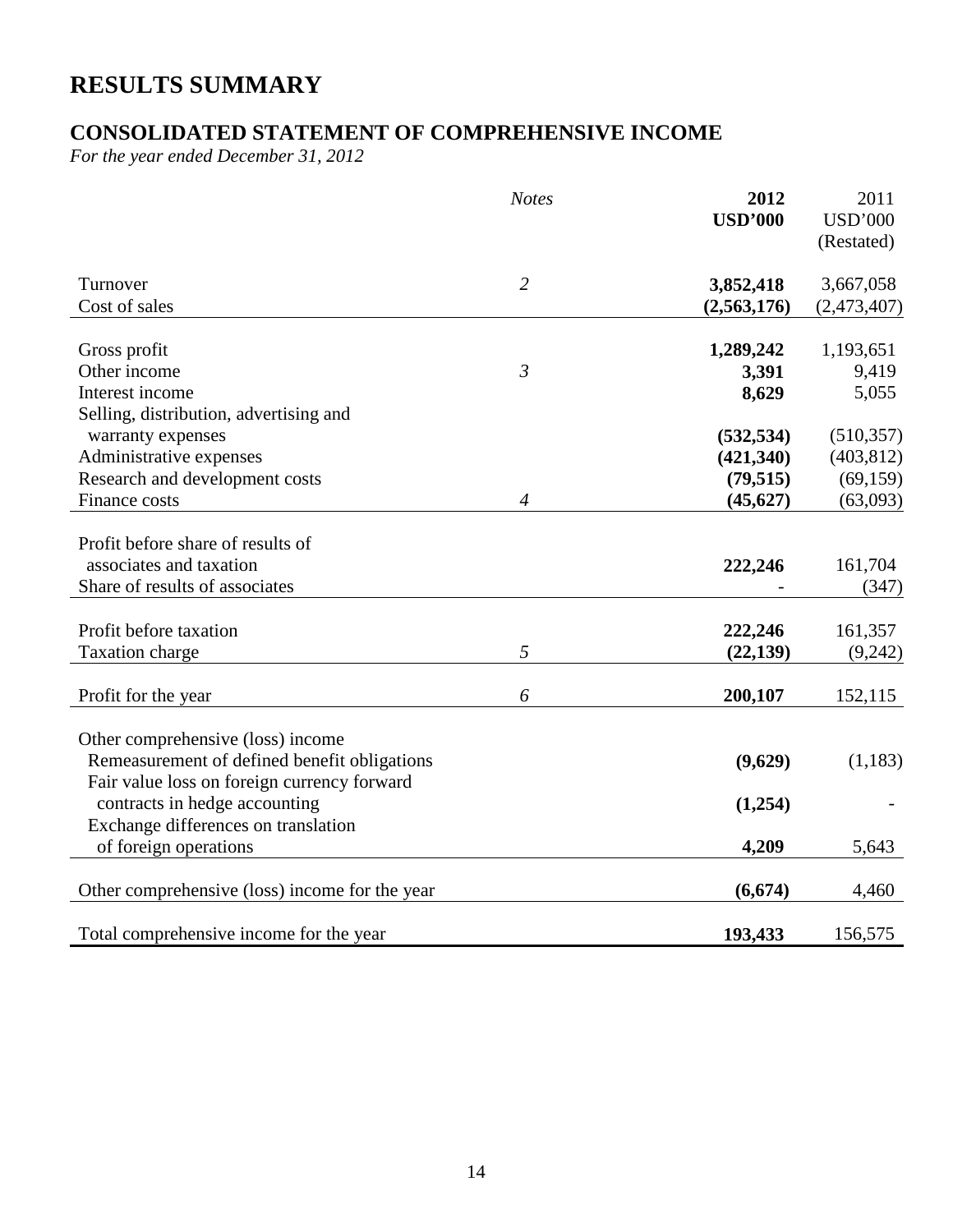|                                             | <b>Note</b> | 2012           | 2011           |
|---------------------------------------------|-------------|----------------|----------------|
|                                             |             | <b>USD'000</b> | <b>USD'000</b> |
|                                             |             |                | (Restated)     |
| Profit for the year attributable to:        |             |                |                |
| Owners of the Company                       |             | 200,991        | 152,009        |
| Non-controlling interests                   |             | (884)          | 106            |
|                                             |             |                |                |
|                                             |             | 200,107        | 152,115        |
| Total comprehensive income attributable to: |             |                |                |
| Owners of the Company                       |             | 194,340        | 156,414        |
| Non-controlling interests                   |             | (907)          | 161            |
|                                             |             | 193,433        | 156,575        |
|                                             |             |                |                |
| Earnings per share (US cents)               | 7           |                |                |
| <b>Basic</b>                                |             | 11.42          | 9.47           |
| Diluted                                     |             | 11.26          | 9.28           |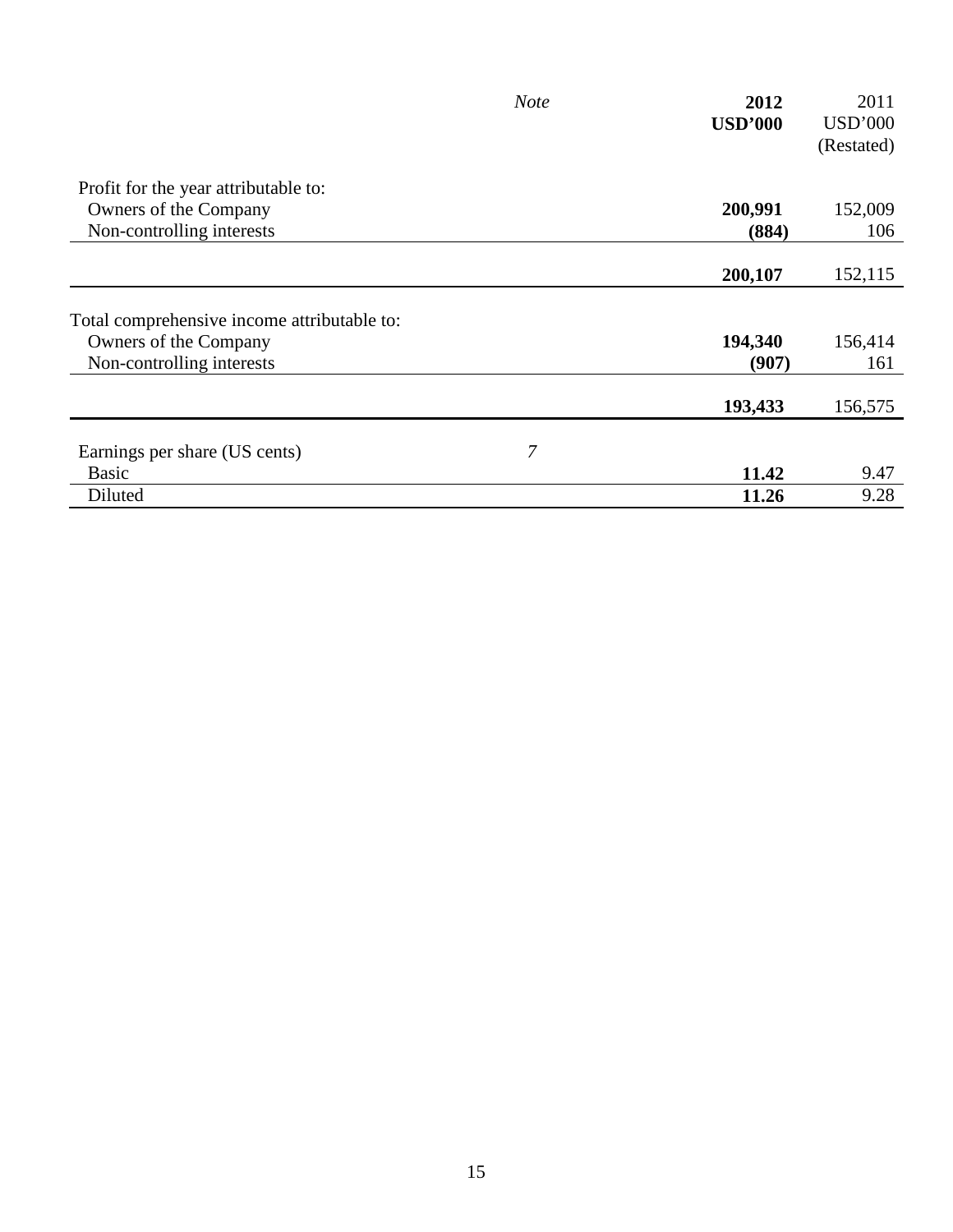# **CONSOLIDATED STATEMENT OF FINANCIAL POSITION**

*As at December 31, 2012* 

|                                                        | <b>Notes</b> | 2012<br><b>USD'000</b> | 2011<br><b>USD'000</b> |
|--------------------------------------------------------|--------------|------------------------|------------------------|
|                                                        |              |                        |                        |
| <b>ASSETS</b>                                          |              |                        |                        |
| <b>Non-current assets</b>                              |              |                        |                        |
| Property, plant and equipment                          | 8 & 12       | 384,154                | 360,082                |
| Lease prepayments                                      |              | 36,133                 | 36,432                 |
| Goodwill                                               |              | 531,160                | 530,856                |
| Intangible assets                                      |              | 399,067                | 371,275                |
| Interests in associates                                |              | 17,724                 | 20,165                 |
| Available-for-sale investments                         |              | 1,270                  | 1,269                  |
| Deferred tax assets                                    |              | 73,892                 | 73,633                 |
|                                                        |              | 1,443,400              | 1,393,712              |
| <b>Current assets</b>                                  |              |                        |                        |
| Inventories                                            |              | 688,576                | 704,419                |
| Trade and other receivables                            | 9            | 688,923                | 673,457                |
| Deposits and prepayments                               |              | 73,621                 | 72,897                 |
| <b>Bills</b> receivable                                |              | 48,644                 | 35,760                 |
| Tax recoverable                                        |              | 8,534                  | 12,361                 |
| Trade receivables from associates                      |              | 46                     | 205                    |
| Derivative financial instruments                       |              | 5,706                  | 8,867                  |
| Held-for-trading investments                           |              | 5,980                  | 8,288                  |
| Bank balances, deposits and cash                       |              | 617,648                | 459,650                |
|                                                        |              |                        |                        |
|                                                        |              | 2,137,678              | 1,975,904              |
| <b>Current liabilities</b>                             |              |                        |                        |
| Trade and other payables                               | 10           | 710,491                | 618,863                |
| Bills payable                                          |              | 39,222                 | 42,991                 |
| Warranty provision                                     |              | 42,395                 | 44,748                 |
| Trade payable to an associate                          |              |                        | 4,037                  |
| Tax payable                                            |              | 18,698                 | 10,937                 |
| Derivative financial instruments                       |              | 11,697                 | 9,002                  |
| Restructuring provision                                |              | 527                    | 3,743                  |
| Obligations under finance leases - due within one year |              | 1,154                  | 1,730                  |
| Discounted bills with recourse                         |              | 432,633                | 518,897                |
| Unsecured borrowings - due within one year             |              | 298,890                | 194,025                |
| Convertible bonds                                      |              |                        | 134,001                |
| <b>Bank</b> overdrafts                                 |              | 7,087                  | 19,972                 |
|                                                        |              | 1,562,794              | 1,602,946              |
|                                                        |              |                        |                        |
| Net current assets                                     |              | 574,884                | 372,958                |
| Total assets less current liabilities                  |              | 2,018,284              | 1,766,670              |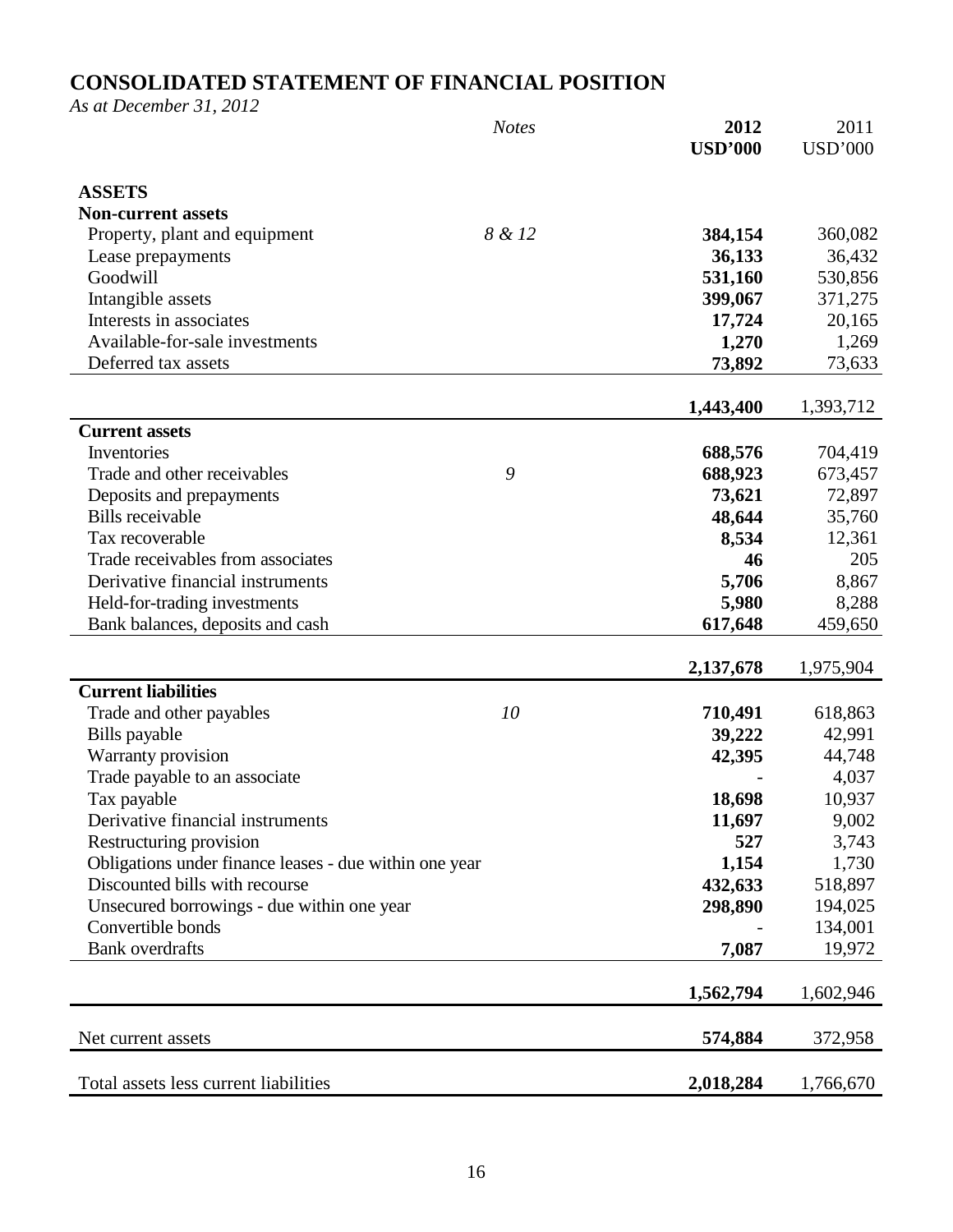|                                                       | <b>Note</b> | 2012           | 2011           |
|-------------------------------------------------------|-------------|----------------|----------------|
|                                                       |             | <b>USD'000</b> | <b>USD'000</b> |
|                                                       |             |                |                |
| <b>Capital and Reserves</b>                           |             |                |                |
| Share capital                                         | 11          | 23,461         | 20,533         |
| Reserves                                              |             | 1,525,416      | 1,225,043      |
|                                                       |             |                |                |
| Equity attributable to Owners of the Company          |             | 1,548,877      | 1,245,576      |
| Non-controlling interests                             |             | 7,645          | 8,552          |
|                                                       |             |                |                |
| Total equity                                          |             | 1,556,522      | 1,254,128      |
|                                                       |             |                |                |
| <b>Non-current Liabilities</b>                        |             |                |                |
| Obligations under finance leases - due after one year |             | 4,071          | 4,755          |
| Unsecured borrowings - due after one year             |             | 348,692        | 396,877        |
| Retirement benefit obligations                        |             | 93,322         | 82,937         |
| Deferred tax liabilities                              |             | 15,677         | 27,973         |
|                                                       |             |                |                |
|                                                       |             | 461,762        | 512,542        |
|                                                       |             |                |                |
| Total equity and non-current liabilities              |             | 2,018,284      | 1,766,670      |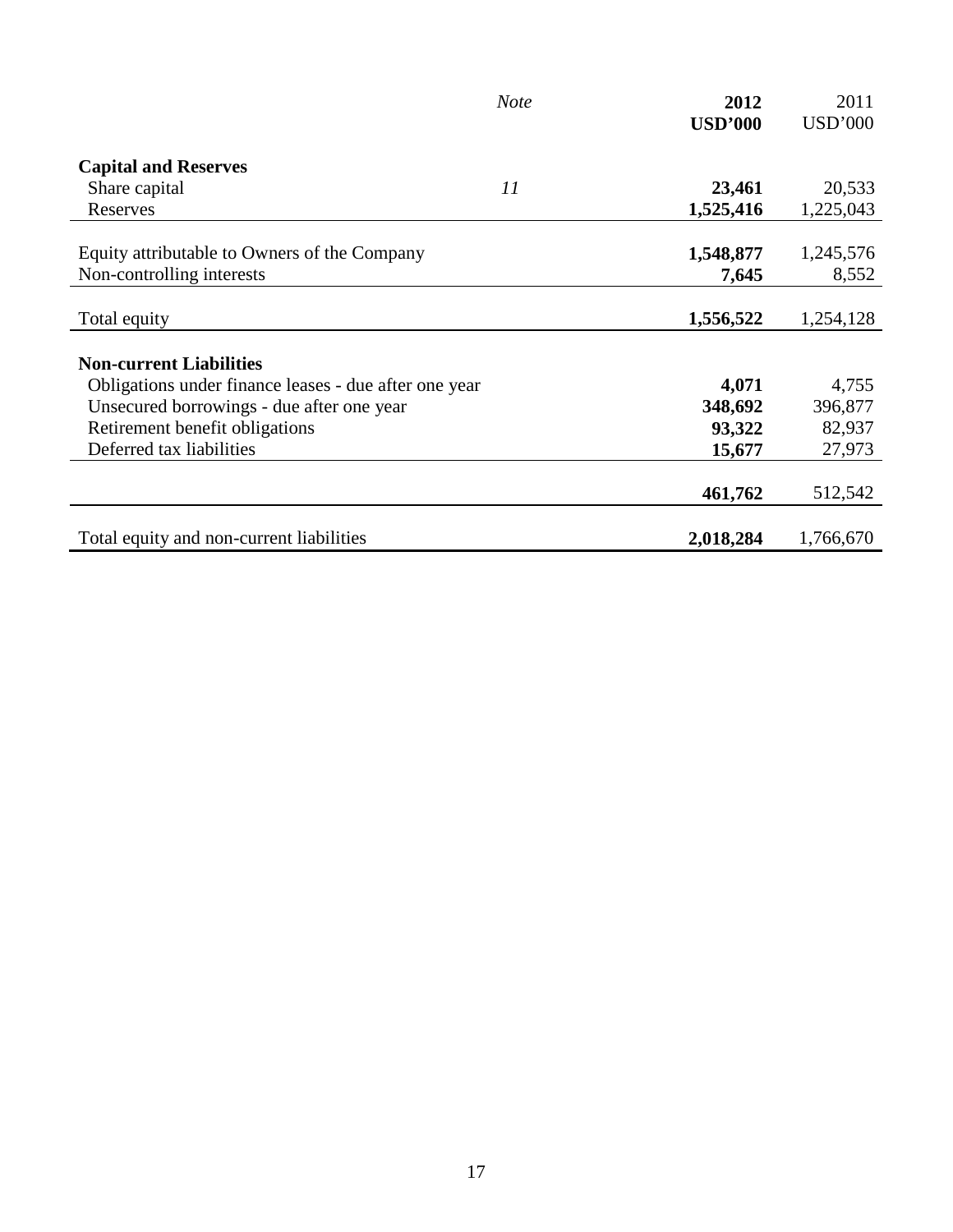# **NOTES TO THE FINANCIAL STATEMENTS**

### **1. Basis of Preparation and Accounting Policies**

The consolidated financial statements have been prepared on the historical cost basis except for certain financial instruments that are measured at fair values, as appropriate.

The consolidated financial statements have been prepared in accordance with Hong Kong Financial Reporting Standards ("HKFRSs").

In the current year, the Group and the Company have applied the following revised and amendments to HKFRSs issued by the Hong Kong Institute of Certified Public Accountants ("HKICPA"):

| Amendments to HKAS 12        | Deferred Tax – Recovery of Underlying Assets;                                    |
|------------------------------|----------------------------------------------------------------------------------|
| HKAS 19 (as revised in 2011) | <b>Employee Benefits;</b>                                                        |
| Amendments to HKFRS 7        | Financial Instruments: Disclosures – Transfers of Financial<br>Assets; and       |
| Amendments to HKAS 1         | As part of the Annual Improvements to HKFRSs 2009-<br>2011 Cycle issued in 2012. |

Except as described below, the application of the revised and amendments to HKFRSs in the current year has had no material impact on the Group's and the Company's financial performance and positions for the current and prior years and/or on the disclosures set out in these consolidated financial statements.

### *HKAS 19 (as revised in 2011) Employee Benefits*

The Group has early adopted HKAS 19 (as revised in 2011) in advance of its effective date of January 1, 2013. The amendments to HKAS 19 change the accounting for defined benefit plans and plan assets. The most significant change relates to the accounting for changes in defined benefit obligations and plan assets. The amendments require the recognition of changes in defined benefit obligations and in the fair value of plan assets when they occur, and hence eliminate the "corridor approach" permitted under the previous version of HKAS 19. The amendments require all actuarial gains and losses to be recognised immediately through other comprehensive income in order for the net pension asset or liability recognised in the consolidated statement of financial position to reflect the full value of the plan deficit or surplus.

Furthermore, the interest cost and expected return on plan assets used in the previous version of HKAS 19 are replaced with a 'net-interest' amount, which is calculated by applying the discount rate to the net defined benefit liability or asset.

The amendments to HKAS 19 require retrospective application with certain exceptions. The comparative figures presented in the consolidated statement of comprehensive income, consolidated statement of changes in equity and consolidated statement of cash flow were restated with the application of the amendments to HKAS 19. The application to the amendment to HKAS 19 has had no impact on the consolidated statement of financial position for the current and prior years.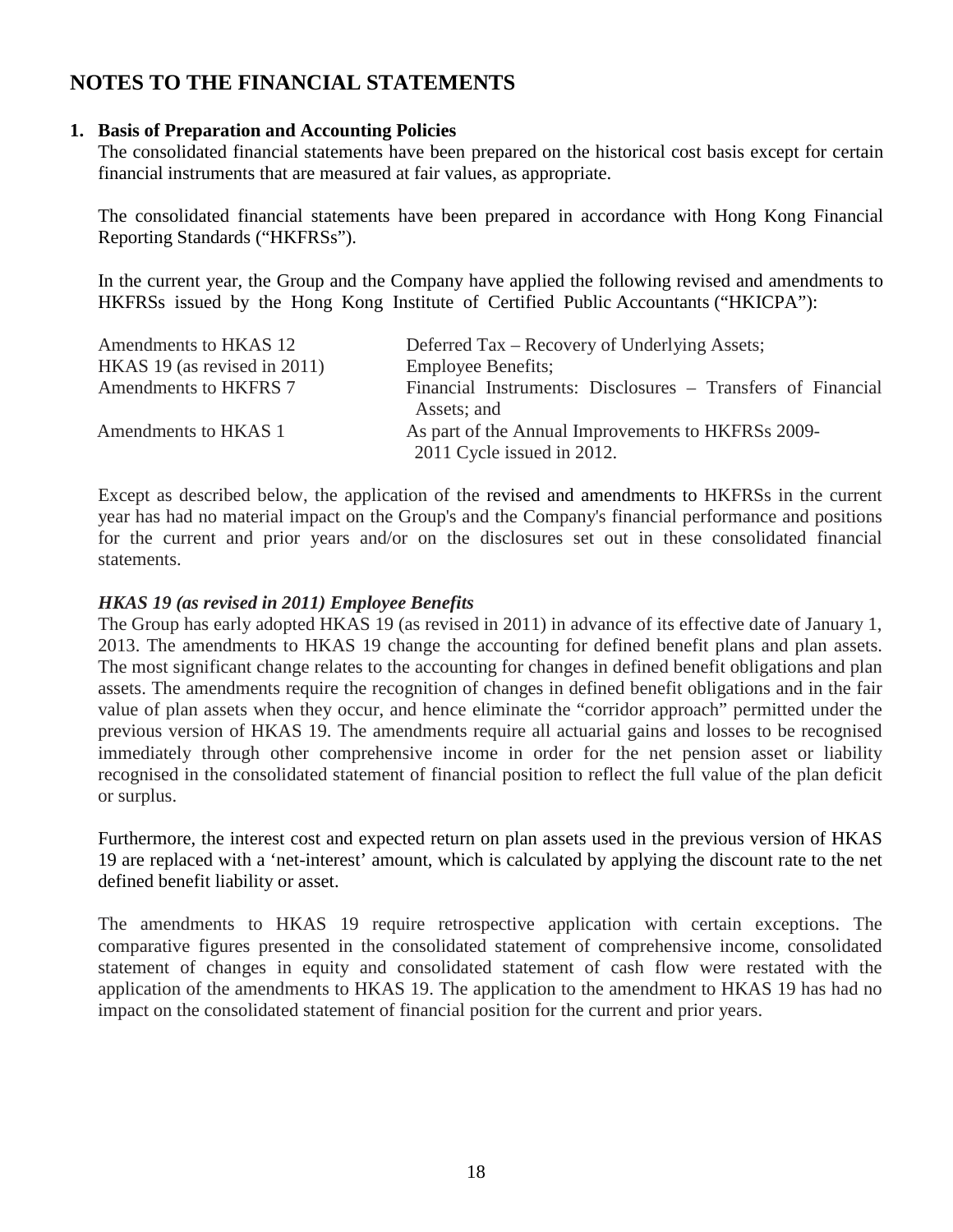### *Amendments to HKFRS 7 Disclosures - Transfers of Financial Assets*

 The Group has applied for the first time the amendments to HKFRS 7 Disclosures - Transfers of Financial Assets in the current year. The amendments increase the disclosure requirements for transactions involving the transfer of financial assets in order to provide greater transparency around risk exposures when financial assets are transferred.

The Group has arrangements with banks to transfer to the banks its contractual rights to receive cash flows from certain trade receivables. The arrangements are made through discounting to the banks on a full recourse basis. Specifically, if the trade receivables are not paid at maturity, the banks have the right to request the Group to pay the unsettled balance. As the Group has not transferred the significant risks and rewards relating to these trade receivables, it continues to recognise the full carrying amount of the receivables and has recognised the cash on the transfer as secured borrowings.

### *Amendments to HKAS 1 Presentation of Financial Statements*

### *(as part of the Annual Improvements to HKFRSs 2009-2011 Cycle issued in June 2012)*

Various amendments to HKFRSs were issued in June 2012, the title of which is Annual Improvements to HKFRSs (2009 – 2011 Cycle). The effective date of these amendments is annual periods beginning on or after January 1, 2013.

In the current year, the Group has applied for the first time the amendments to HKAS 1 in advance of the effective date (annual periods beginning on or after January 1, 2013).

HKAS 1 requires an entity that changes accounting policies retrospectively, or makes a retrospective restatement or reclassification, to present a statement of financial position as at the beginning of the preceding period (third statement of financial position). The amendments to HKAS 1 clarify that an entity is required to present a third statement of financial position only when the retrospective application, restatement or reclassification has a material effect on the information in the third statement of financial position and that related notes are not required to accompany the third statement of financial position.

In the current year, the Group has applied the HKAS 19 (as revised in 2011) Employee Benefits for the first time, which has resulted in no material effect on the information in the consolidated statement of financial position as at January 1, 2011. In accordance with the amendments to HKAS 1, the Group therefore did not present a third statement of financial position as at January 1, 2011.

The effects of changes in accounting policies described above on the results for the prior year by line items are as follows:

### *Summary of the effects of the above changes in accounting policies*

|                                         | 2011                |                | 2011           |  |
|-----------------------------------------|---------------------|----------------|----------------|--|
|                                         | (Originally stated) | Adjustments    | (Restated)     |  |
|                                         | <b>USD'000</b>      | <b>USD'000</b> | <b>USD'000</b> |  |
| Administrative expenses                 | (404, 995)          | 1,183          | (403, 812)     |  |
| Profit for the year                     | 150,932             | 1,183          | 152,115        |  |
| Other comprehensive income for the year | 5,643               | (1,183)        | 4,460          |  |
| Total comprehensive income for the year | 156,575             |                | 156,575        |  |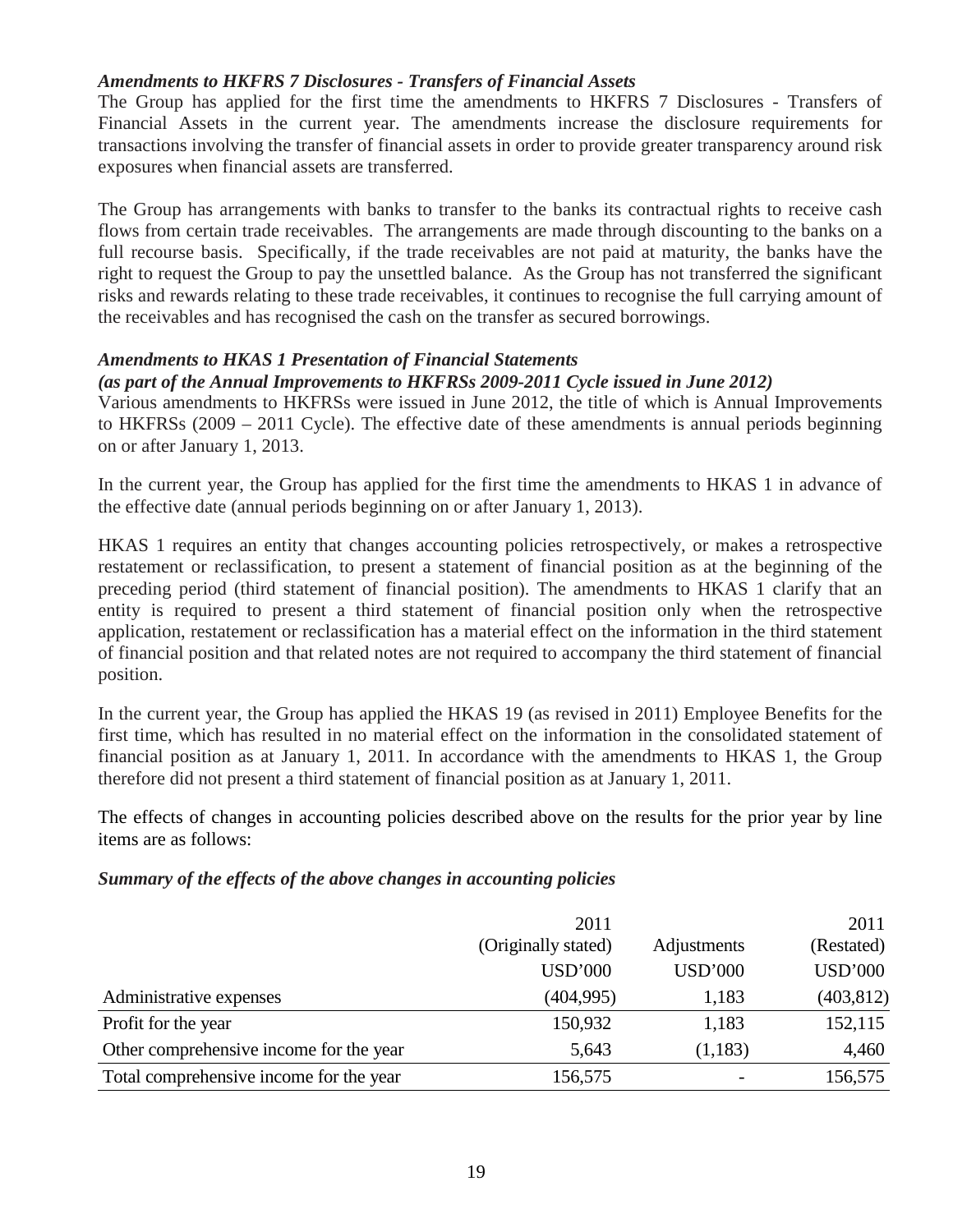The effect of the above changes in accounting policies on the consolidated statement of changes in equity of the Group as at January 1, 2012 is as follows:

|                             | As at January 1, 2012 |                | As at January 1, 2012 |
|-----------------------------|-----------------------|----------------|-----------------------|
|                             | (Originally stated)   | Adjustments    | (Restated)            |
|                             | <b>USD'000</b>        | <b>USD'000</b> | <b>USD'000</b>        |
| Retained profits            | 752,216               | (13, 841)      | 738,375               |
| Defined benefit obligations |                       |                |                       |
| remeasurement reserve       |                       | 13,841         | 13,841                |
|                             | 752,216               | -              | 752,216               |

The effects of the above changes in accounting policies on the Group's basic and diluted earnings per share for the prior year are as follows:

Impact on basic and diluted earnings per share

|                                                     | Impact on basic    | Impact on diluted  |
|-----------------------------------------------------|--------------------|--------------------|
|                                                     | earnings per share | earnings per share |
|                                                     | 2011               | 2011               |
|                                                     | US cents           | US cents           |
| Figures before adjustments                          | 9.39               | 9.21               |
| Adjustments arising from changes in the Group's     |                    |                    |
| accounting policies in relation to:                 |                    |                    |
| - early application of HKAS 19 (as revised in 2011) |                    |                    |
| in respect of retirement benefits                   | 0.08               | 0.07               |
| Figures after adjustments                           | 9.47               | 9.28               |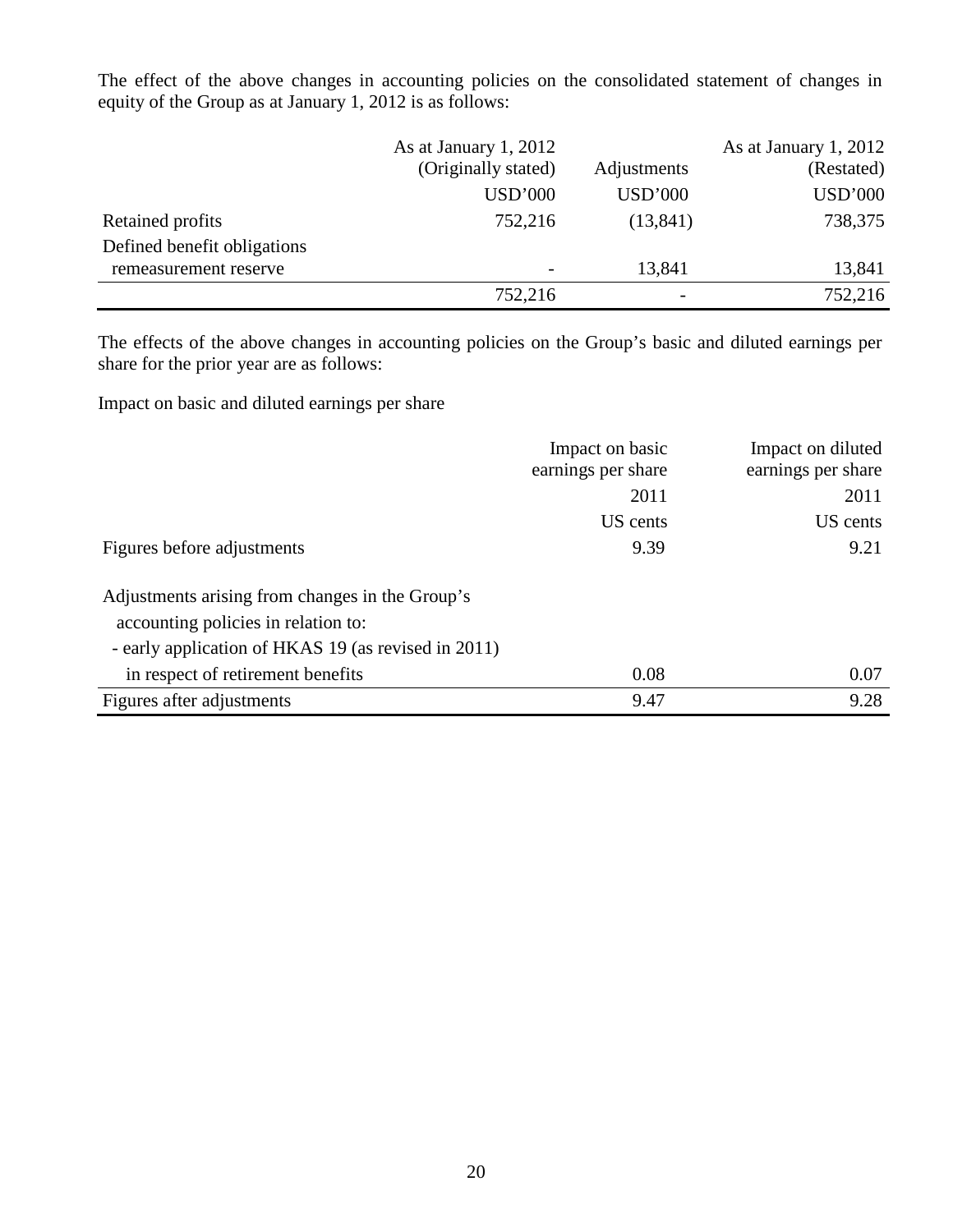## *New and revised HKFRSs issued but not yet effective*

The Group have not early applied the following new and revised HKFRSs that have been issued but are not yet effective as at January 1, 2012:

| Annual Improvements to HKFRSs 2009 - 2011 Cycle,<br>except for the amendments HKAS $11$ |
|-----------------------------------------------------------------------------------------|
| Disclosures – Offsetting Financial Assets and                                           |
| Financial Liabilities <sup>1</sup>                                                      |
| Mandatory Effective Date of HKFRS 9 and                                                 |
| Transition Disclosures <sup>3</sup>                                                     |
| <b>Consolidated Financial Statements, Joint Arrangements</b>                            |
| and Disclosures of Interests in Other Entities:                                         |
| Transition Guidance <sup>1</sup>                                                        |
| Investment Entities <sup>2</sup>                                                        |
|                                                                                         |
| Financial Instruments <sup>3</sup>                                                      |
| Consolidated Financial Statements <sup>1</sup>                                          |
| Joint Arrangements <sup>1</sup>                                                         |
| Disclosure of Interests in Other Entities <sup>1</sup>                                  |
| Fair Value Measurement                                                                  |
| Presentation of Items of Other Comprehensive Income <sup>4</sup>                        |
| Separate Financial Statements <sup>1</sup>                                              |
| Investments in Associates and Joint Ventures <sup>1</sup>                               |
| Offsetting Financial Assets and Financial Liabilities <sup>2</sup>                      |
|                                                                                         |

<sup>1</sup> Effective for annual periods beginning on or after January 1, 2013<br>
<sup>2</sup> Effective for annual periods beginning on or after January 1, 2014<br>
<sup>3</sup> Effective for annual periods beginning on or after January 1, 2015<br>
<sup>4</sup> E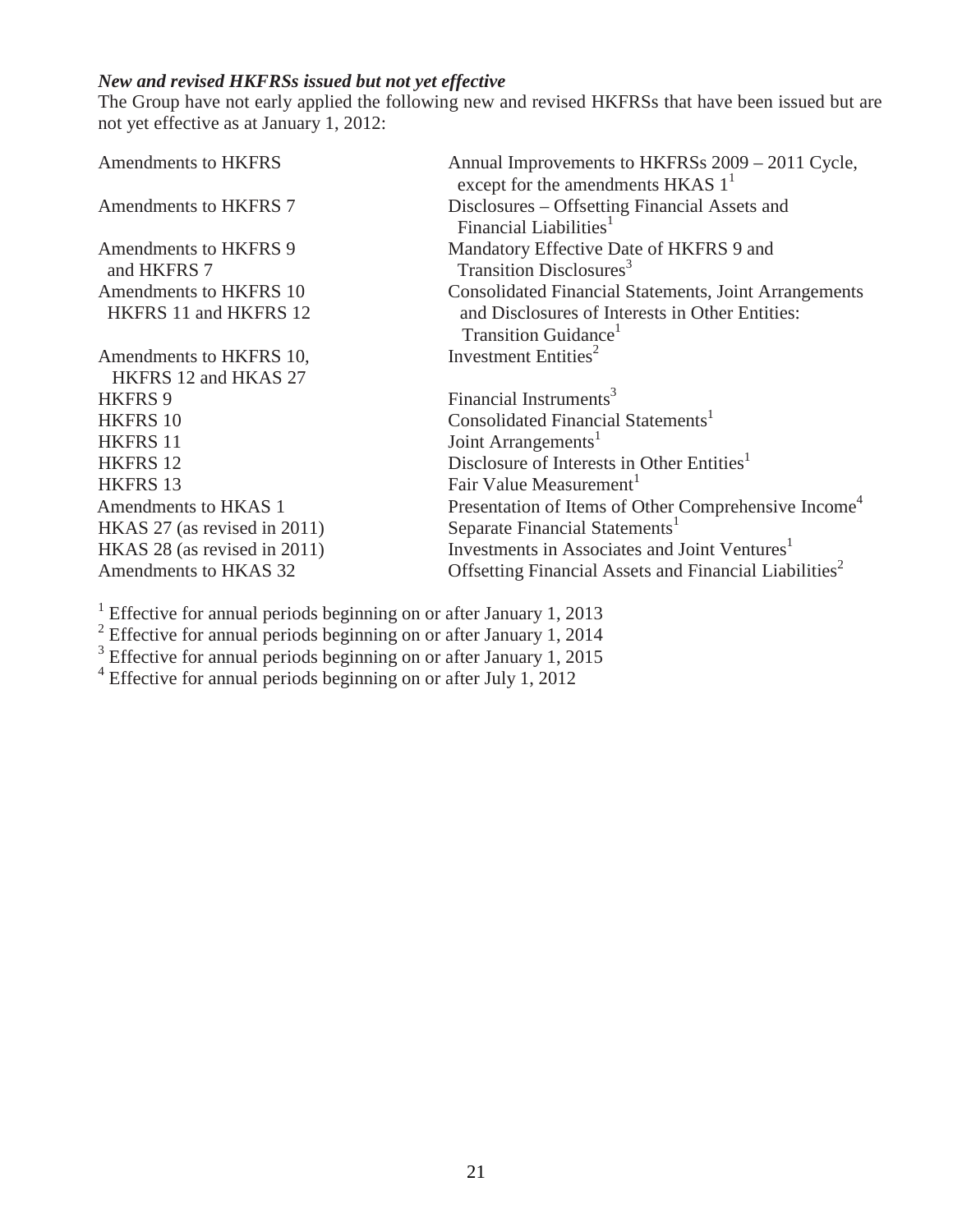### *HKFRS 9 Financial Instruments*

HKFRS 9 issued in 2009 introduces new requirements for the classification and measurement of financial assets. HKFRS 9 amended in 2010 includes the requirements for the classification and measurement of financial liabilities and for derecognition.

Key requirements of HKFRS 9 are described as follows:

• With regards to financial assets, HKFRS 9 requires all recognised financial assets that are within the scope of HKAS 39 Financial Instruments: Recognition and Measurement are subsequently measured at amortised cost or fair value. Specifically, debt investments that are held within a business model whose objective is to collect the contractual cash flows, and that have contractual cash flows that are solely payments of principal and interest on the principal outstanding, are generally measured at amortised cost at the end of subsequent accounting periods. All other debt investments and equity investments are measured at their fair values at the end of subsequent reporting periods. In addition, under HKFRS 9, entities may make an irrevocable election to present subsequent changes in the fair value of an equity investment (that is not held for trading) in other comprehensive income, with only dividend income generally recognised in profit or loss. The adoption of HKFRS 9 will require the Group's and the Company's available-for-sale investments that are currently measured at cost less impairment to be measured at fair value instead of being measured at cost.

The directors anticipate that the adoption of HKFRS 9 in the future may have an impact on amounts reported in respect of the Group's financial assets and financial liabilities. However, it is not practicable to provide a reasonable estimate of that effect until a detailed review has been completed.

### *New and revised Standards on consolidation, joint arrangements, associates and disclosures*

In June 2011, a package of five standards on consolidation, joint arrangements, associates and disclosures was issued, including HKFRS 10, HKFRS 11, HKFRS 12, HKAS 27 (as revised in 2011) and HKAS 28 (as revised in 2011).

Key requirements of these five standards are described below.

HKFRS 10 replaces the parts of HKAS 27 Consolidated and Separate Financial Statements that deal with consolidated financial statements and HK (SIC)-Int 12 Consolidation – Special Purpose Entities. HKFRS 10 includes a new definition of control that contains three elements: (a) power over an investee, (b) exposure, or rights, to variable returns from its involvement with the investee, and (c) the ability to use its power over the investee to affect the amount of the investor's returns. Extensive guidance has been added in HKFRS 10 to deal with complex scenarios.

HKFRS 12 is a disclosure standard and is applicable to entities that have interests in subsidiaries, joint arrangements, associates and/or unconsolidated structured entities. In general, the disclosure requirements in HKFRS 12 are more extensive than those in the current standards.

In July 2012, the amendments to HKFRS 10, HKFRS 11 and HKFRS 12 were issued to clarify certain transitional guidance on the application of these five HKFRSs for the first time.

These five standards, together with the amendments relating to the transitional guidance, are effective for annual periods beginning on or after January 1, 2013. Earlier application is permitted provided that all of these five standards are applied early at the same time.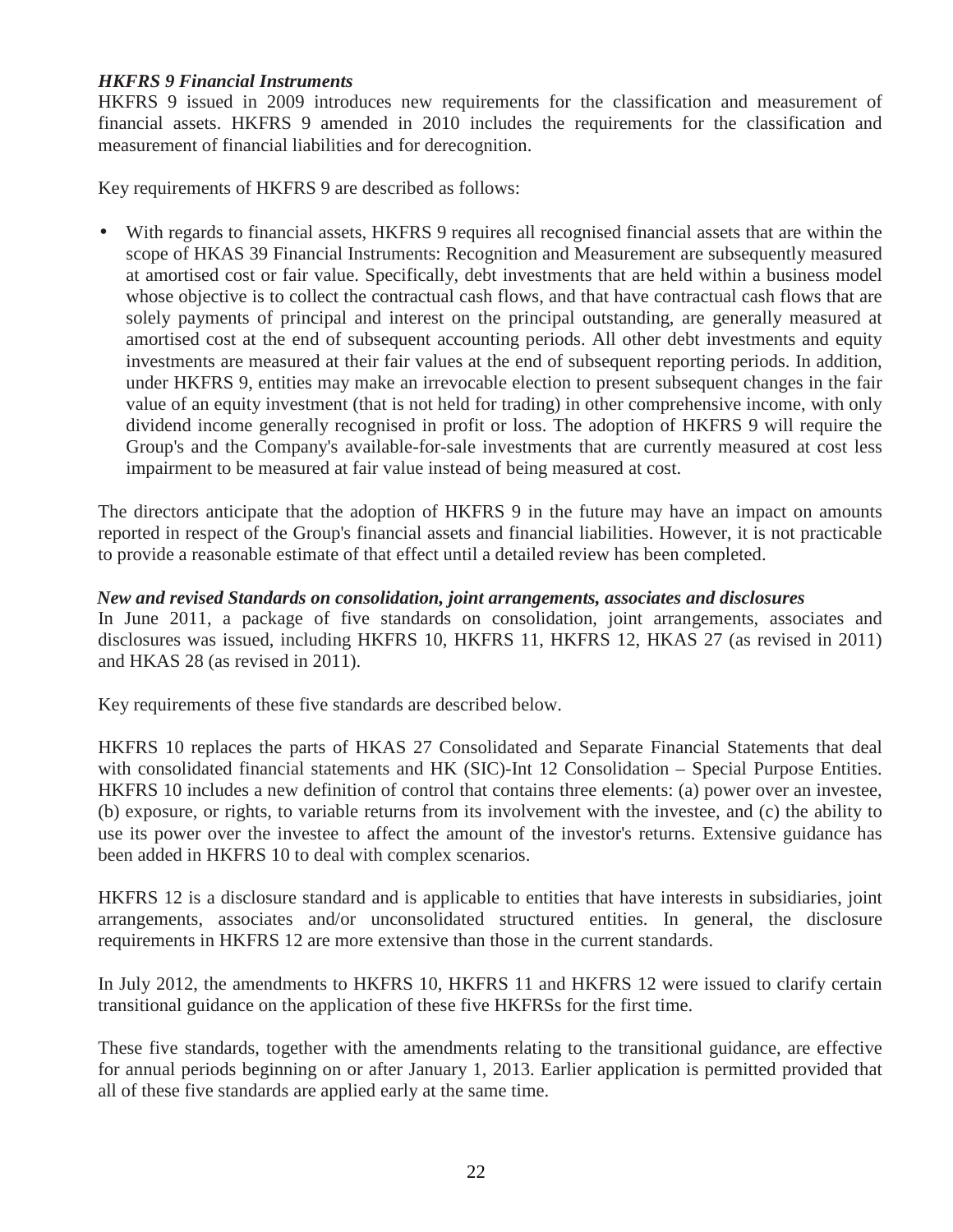The directors anticipate that these five standards will be adopted in the Group's consolidated financial statements for the annual period beginning January 1, 2013. The directors anticipate that the application of these Standards will have no material impact on the financial statements.

### *HKFRS 13 Fair Value Measurement*

HKFRS 13 establishes a single source of guidance for fair value measurements and disclosures about fair value measurements. The Standard defines fair value, establishes a framework for measuring fair value, and requires disclosures about fair value measurements. The scope of HKFRS 13 is broad; it applies to both financial instrument items and non-financial instrument items for which other HKFRSs require or permit fair value measurements and disclosures about fair value measurements, except in specified circumstances. In general, the disclosure requirements in HKFRS 13 are more extensive than those in the current standards. For example, quantitative and qualitative disclosures based on the threelevel fair value hierarchy currently required for financial instruments only under HKFRS 7 Financial Instruments: Disclosures will be extended by HKFRS 13 to cover all assets and liabilities within its scope.

HKFRS 13 is effective for annual periods beginning on or after January 1, 2013, with earlier application permitted.

The directors anticipate that HKFRS 13 will be adopted in the Group's consolidated financial statements for the annual period beginning January 1, 2013 and that the application of the new Standard may affect the amounts reported in the consolidated financial statements and result in more extensive disclosures in the consolidated financial statements.

### *Amendments to HKAS 1 Presentation of Items of Other Comprehensive Income*

The amendments to HKAS 1 Presentation of Items of Other Comprehensive Income introduce new terminology for the statement of comprehensive income and income statement. Under the amendments to HKAS 1, a "statement of comprehensive income" is renamed as a "statement of profit or loss and other comprehensive income" and an "income statement" is renamed as a "statement of profit or loss".

The amendments to HKAS 1 retain the option to present profit or loss and other comprehensive income in either a single statement or in two separate but consecutive statements. However, the amendments to HKAS 1 require additional disclosures to be made in the other comprehensive income section such that items of other comprehensive income are grouped into two categories: (a) items that will not be reclassified subsequently to profit or loss; and (b) items that may be reclassified subsequently to profit or loss when specific conditions are met. Income tax on items of other comprehensive income is required to be allocated on the same basis.

The amendments to HKAS 1 are effective for the Group's annual period beginning on January 1, 2013. The presentation of items of other comprehensive income will be modified accordingly when the amendments are applied in the future accounting periods.

The directors anticipate that the application of the other new and revised HKFRSs will have no material impact on the Group's financial performance and financial position for the current and prior year and/or on the disclosures set out in these consolidated financial statements.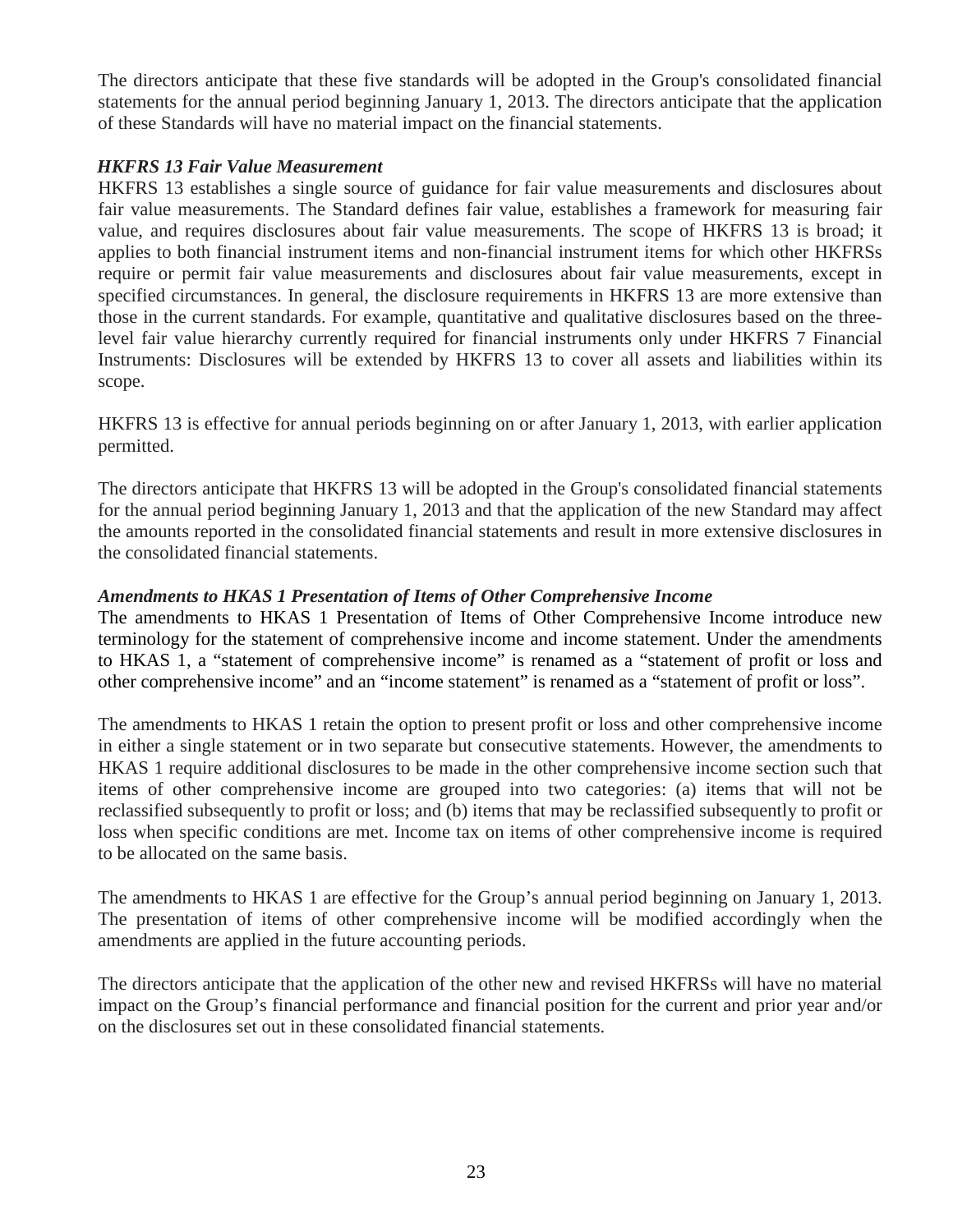### **2. Segment Information**

Information reported to the executive directors of the Company, being the chief operating decision maker, for the purposes of resources allocation and assessment of segment performance focuses on the types of goods sold.

The principal categories of goods supplied are "Power Equipment" and "Floor Care and Appliances". The Group's operating segment under HKFRS 8 are as follows:

- 1. Power Equipment sales of power tools, power tool accessories, outdoor products, and outdoor product accessories for consumer, trade, professional and industrial users. The products are available under the MILWAUKEE®, AEG®, RYOBI® and HOMELITE® brand, plus original equipment manufacturer ("OEM") customers.
- 2. Floor Care and Appliances sales of floor care products and floor care accessories under the HOOVER<sup>®</sup>, DIRT DEVIL<sup>®</sup> and VAX<sup>®</sup> brand, plus OEM customers.

Information regarding the above segments is reported below.

### **Segment turnover and results**

The following is an analysis of the Group's turnover and results by reportable and operating segments for the year under review:

| For the year ended December 31, 2012 |  |
|--------------------------------------|--|
|--------------------------------------|--|

|                         |                | <b>Floor Care</b> |                     |                     |
|-------------------------|----------------|-------------------|---------------------|---------------------|
|                         | <b>Power</b>   | and               |                     |                     |
|                         | Equipment      | <b>Appliances</b> | <b>Eliminations</b> | <b>Consolidated</b> |
|                         | <b>USD'000</b> | <b>USD'000</b>    | <b>USD'000</b>      | <b>USD'000</b>      |
| <b>Segment turnover</b> |                |                   |                     |                     |
| External sales          | 2,864,586      | 987,832           | -                   | 3,852,418           |
| Inter-segment sales     | 13,977         | 854               | (14, 831)           |                     |
| Total segment turnover  | 2,878,563      | 988,686           | (14, 831)           | 3,852,418           |

Inter-segment sales are charged at prevailing market rates.

| <b>Result</b>                        |         |        |                          |           |
|--------------------------------------|---------|--------|--------------------------|-----------|
| Segment results before finance costs | 228,783 | 39,090 | $\overline{\phantom{a}}$ | 267,873   |
| Finance costs                        |         |        |                          | (45, 627) |
| Profit before taxation               |         |        |                          | 222,246   |
| Taxation charge                      |         |        |                          | (22, 139) |
| Profit for the year                  |         |        |                          | 200,107   |

Segment profit represents the profit earned by each segment without allocation of the share of results of associates and finance costs. This is the measure reported to the Group's executive directors, for the purposes of resource allocation and performance assessment.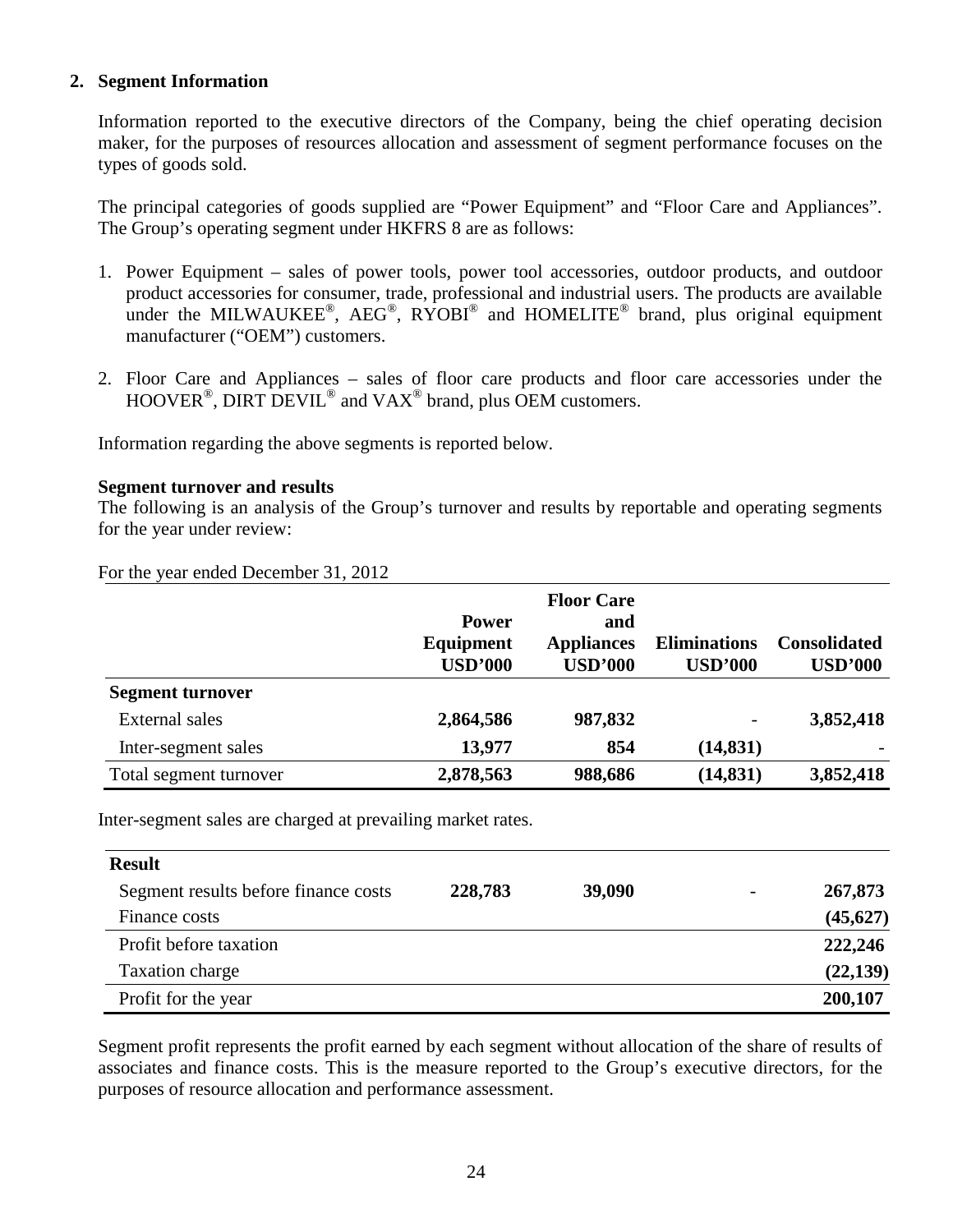## **Segment turnover and results**

For the year ended December 31, 2011

|                         |                | <b>Floor Care</b> |                |                |
|-------------------------|----------------|-------------------|----------------|----------------|
|                         | Power          | and               |                |                |
|                         | Equipment      | Appliances        | Eliminations   | Consolidated   |
|                         | <b>USD'000</b> | <b>USD'000</b>    | <b>USD'000</b> | <b>USD'000</b> |
| <b>Segment turnover</b> |                |                   |                |                |
| <b>External sales</b>   | 2,662,739      | 1,004,319         |                | 3,667,058      |
| Inter-segment sales     | 18,314         | 4,389             | (22,703)       |                |
| Total segment turnover  | 2,681,053      | 1,008,708         | (22,703)       | 3,667,058      |

Inter-segment sales are charged at prevailing market rates.

| <b>Result</b>                                                                            |         |        |          |
|------------------------------------------------------------------------------------------|---------|--------|----------|
| Segment results before finance costs<br>and share of results of associates<br>(Restated) | 188,293 | 36,504 | 224,797  |
| Finance costs                                                                            |         |        | (63,093) |
| Share of results of associates                                                           |         |        | (347)    |
| Profit before taxation (Restated)                                                        |         |        | 161,357  |
| Taxation charge                                                                          |         |        | (9,242)  |
| Profit for the year (Restated)                                                           |         |        | 152,115  |

## **Turnover from major products**

The following is an analysis of the Group's turnover from its major products:

|                           | 2012           | 2011           |
|---------------------------|----------------|----------------|
|                           | <b>USD'000</b> | <b>USD'000</b> |
| Power Equipment           | 2,864,586      | 2,662,739      |
| Floor Care and Appliances | 987,832        | 1,004,319      |
| Total                     | 3,852,418      | 3,667,058      |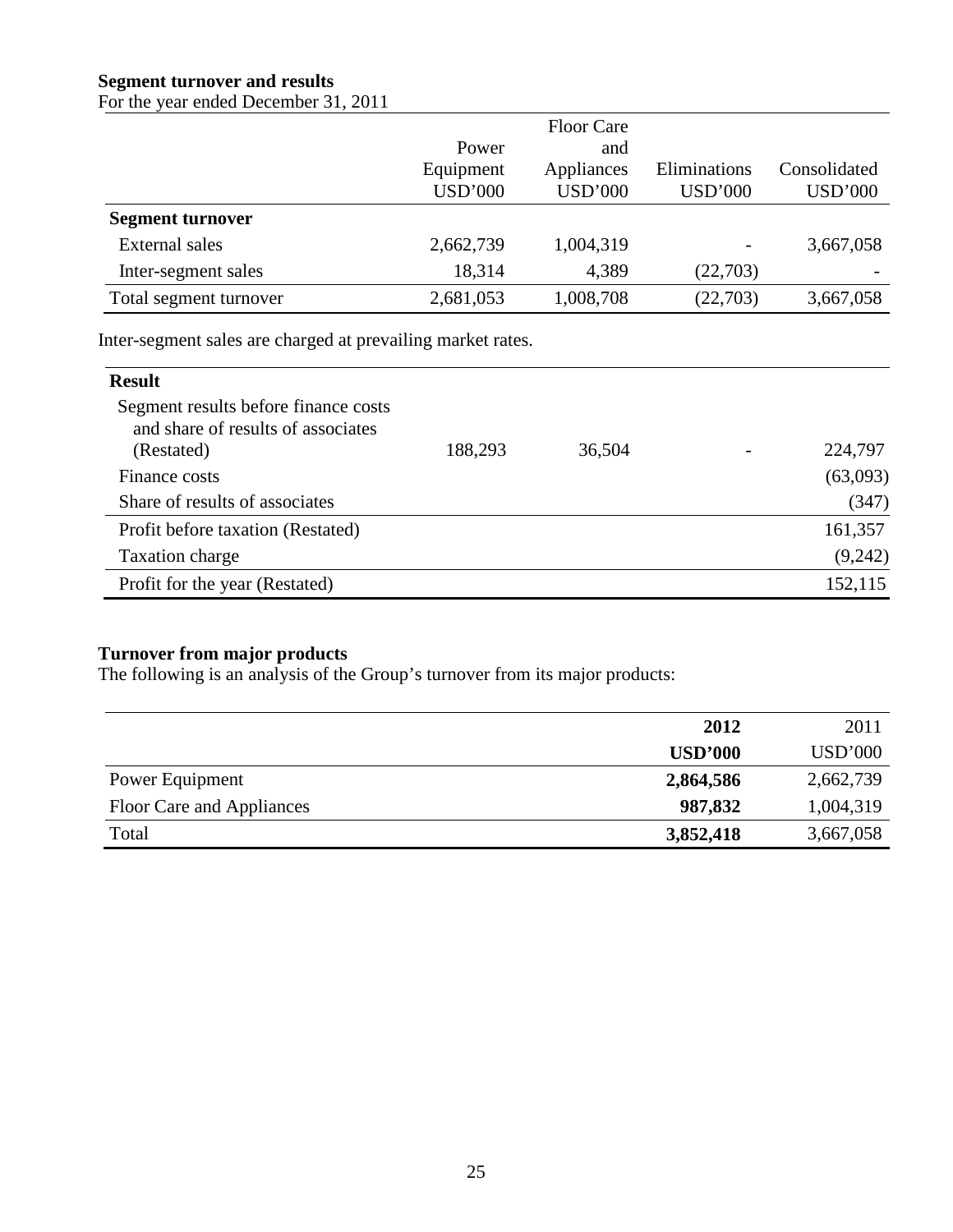### **Geographical information**

The Group's turnover from external customers by geographical location, determined based on the location of the customer by geographical location are detailed below:

|                 | 2012<br><b>USD'000</b> | 2011<br><b>USD'000</b> |
|-----------------|------------------------|------------------------|
| North America   | 2,806,909              | 2,648,233              |
| Europe          | 767,967                | 763,501                |
| Other countries | 277,542                | 255,324                |
| Total           | 3,852,418              | 3,667,058              |

### **Information about major customer**

During the years ended December 31, 2012 and 2011, the Group's largest customer contributed total turnover of USD1,459,450,000 (2011: USD1,384,093,000), of which USD1,425,259,000 (2011: USD1,345,788,000) was under the Power Equipment segment and USD34,191,000 (2011: USD38,305,000) was under the Floor Care and Appliances segment. There is no other customer contributing more than 10% of total turnover.

### **3. Other Income**

Other income in 2012 mainly comprises of gain on disposal of an associate, sales of scrap materials and claims and reimbursements from customers and vendors.

Other income in 2011 mainly comprises of the gain on disposal of property, plant and equipment, sales of scrap materials and claims and reimbursements from customers and vendors.

### **4. Finance Costs**

|                                                                   | 2012           | 2011           |
|-------------------------------------------------------------------|----------------|----------------|
|                                                                   | <b>USD'000</b> | <b>USD'000</b> |
| Interest on:                                                      |                |                |
| Bank borrowings and overdrafts wholly repayable within five years | 28,973         | 27,535         |
| Obligations under finance leases                                  | 449            | 585            |
| Fixed interest rate notes                                         | 10,867         | 16,257         |
| Effective interest expense on convertible bonds                   | 5,338          | 19,059         |
| Total borrowing costs                                             | 45,627         | 63,436         |
| Less: amounts capitalised                                         |                | (343)          |
|                                                                   | 45,627         | 63,093         |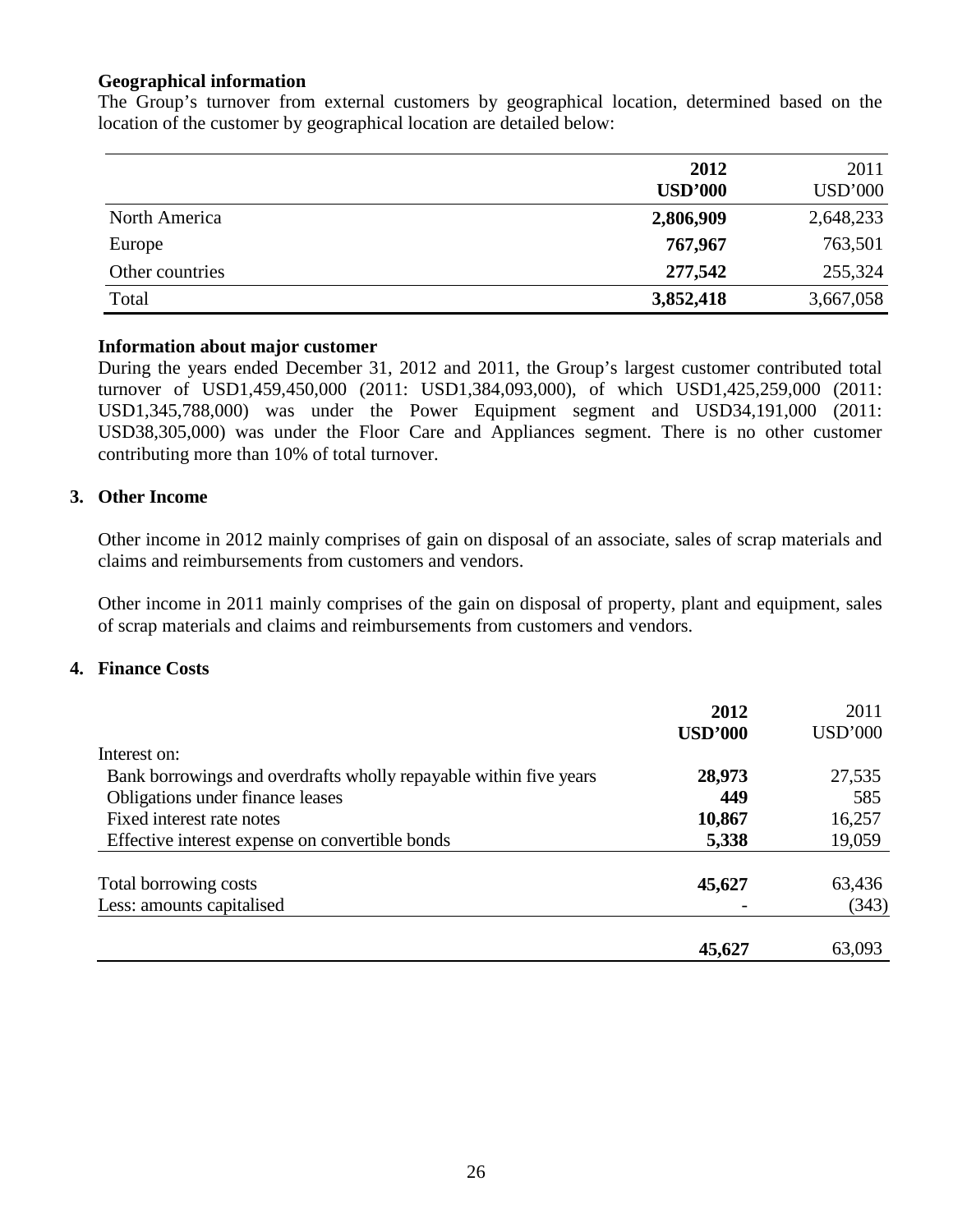### **5. Taxation Charge**

|                                 | 2012           | 2011           |
|---------------------------------|----------------|----------------|
|                                 | <b>USD'000</b> | <b>USD'000</b> |
| The total tax charge comprises: |                |                |
| Hong Kong profits tax           | (745)          | (2,715)        |
| Overseas tax                    | (27, 176)      | (6,123)        |
| Deferred tax                    | 5,782          | (404)          |
|                                 | (22, 139)      | (9,242)        |

Hong Kong Profits Tax is calculated at 16.5% of the estimated assessable profit for the year.

Taxation arising in other jurisdictions is calculated at the rates prevailing in the relevant jurisdictions.

### **6. Profit for the Year**

|                                                         | 2012<br><b>USD'000</b> | 2011<br><b>USD'000</b> |
|---------------------------------------------------------|------------------------|------------------------|
| Profit for the year has been arrived at after charging: |                        |                        |
| Depreciation of property, plant and equipment           | 73,115                 | 69,897                 |
| Amortisation of lease prepayments                       | 783                    | 765                    |
| Amortisation of intangible assets                       | 55,188                 | 49,084                 |
| Staff costs                                             | 460,776                | 425,713                |

Staff costs disclosed above do not include an amount of USD77,584,000 (2011: USD67,434,000) relating to research and development activities.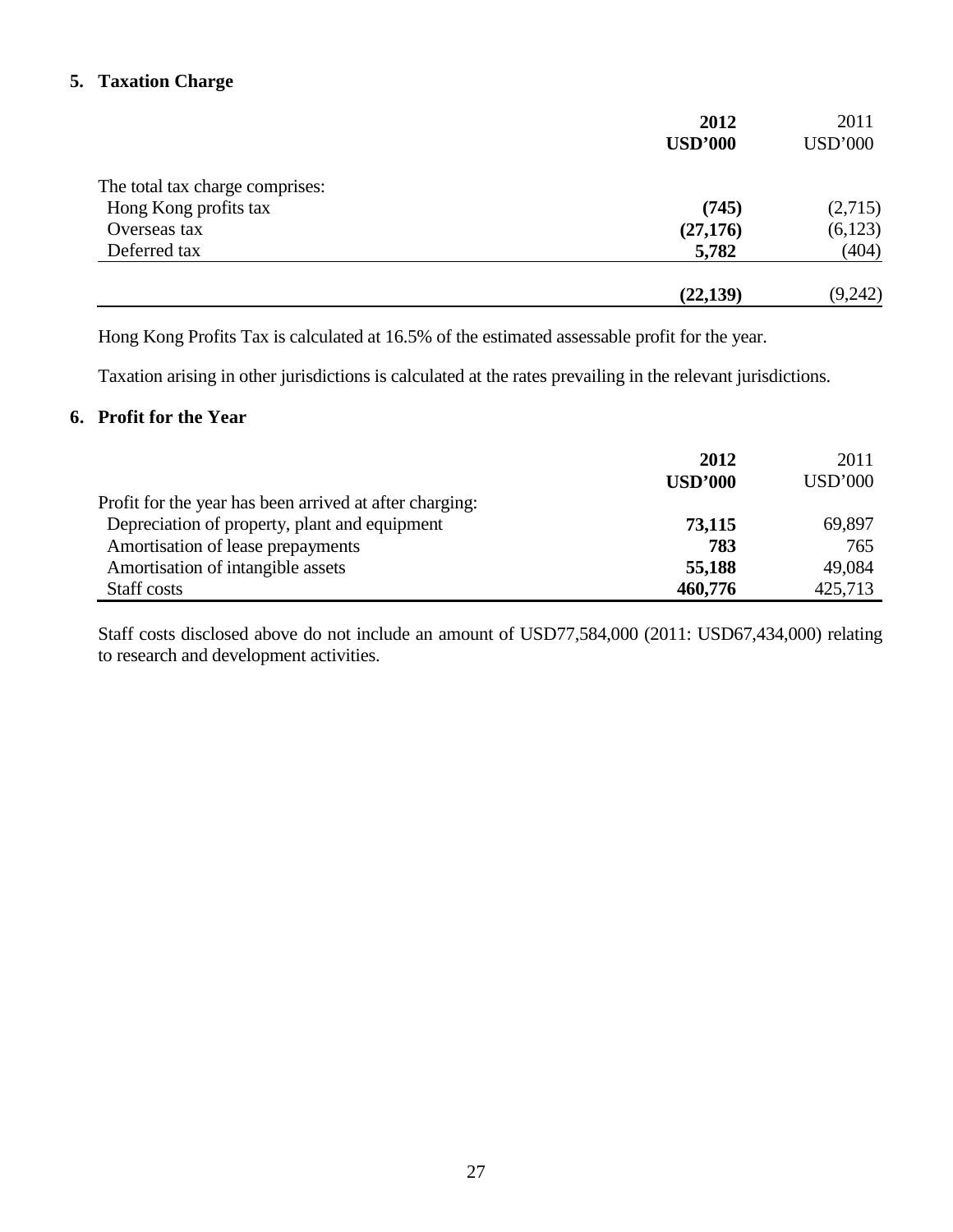### **7. Earnings per Share**

 The calculation of the basic and diluted earnings per share attributable to Owners of the Company is based on the following data:

|                                                                                           | 2012           | 2011           |
|-------------------------------------------------------------------------------------------|----------------|----------------|
|                                                                                           | <b>USD'000</b> | <b>USD'000</b> |
|                                                                                           |                | (Restated)     |
| Earnings for the purpose of basic earnings per share:                                     |                |                |
| Profit for the year attributable to Owners of the Company                                 | 200,991        | 152,009        |
| Effect of dilutive potential ordinary shares:                                             |                |                |
| Effective interest on convertible bonds                                                   | 5,128          | 18,040         |
| Earnings for the purpose of diluted earnings per share                                    | 206,119        | 170,049        |
| Weighted average number of ordinary shares for the purpose of<br>basic earnings per share | 1,760,169,540  | 1,605,594,626  |
| Effect of dilutive potential ordinary shares:                                             |                |                |
| Share options                                                                             | 5,390,842      | 3,391,650      |
| Convertible bonds                                                                         | 64,489,800     | 223,557,000    |
| Weighted average number of ordinary shares for the purpose of                             |                |                |
| diluted earnings per share                                                                | 1,830,050,182  | 1,832,543,276  |

### **8. Additions of Property, Plant and Equipment**

 During the year, the Group spent approximately USD103 million (2011: USD95 million) on the acquisition of property, plant and equipment.

### **9. Trade and Other Receivables**

The Group has a policy of allowing credit periods ranging from 60 days to 120 days. The aged analysis of trade receivables, net of allowances for doubtful debts, presented on the basis of the revenue recognition date, which is usually the invoice date at the end of the reporting period is as follows:

|                         | 2012           | 2011           |
|-------------------------|----------------|----------------|
|                         | <b>USD'000</b> | <b>USD'000</b> |
| $0$ to 60 days          | 604,671        | 569,695        |
| 61 to 120 days          | 24,127         | 17,145         |
| 121 days or above       | 16,144         | 19,806         |
| Total trade receivables | 644,942        | 606,646        |
| Other receivables       | 43,981         | 66,811         |
|                         |                |                |
|                         | 688,923        | 673,457        |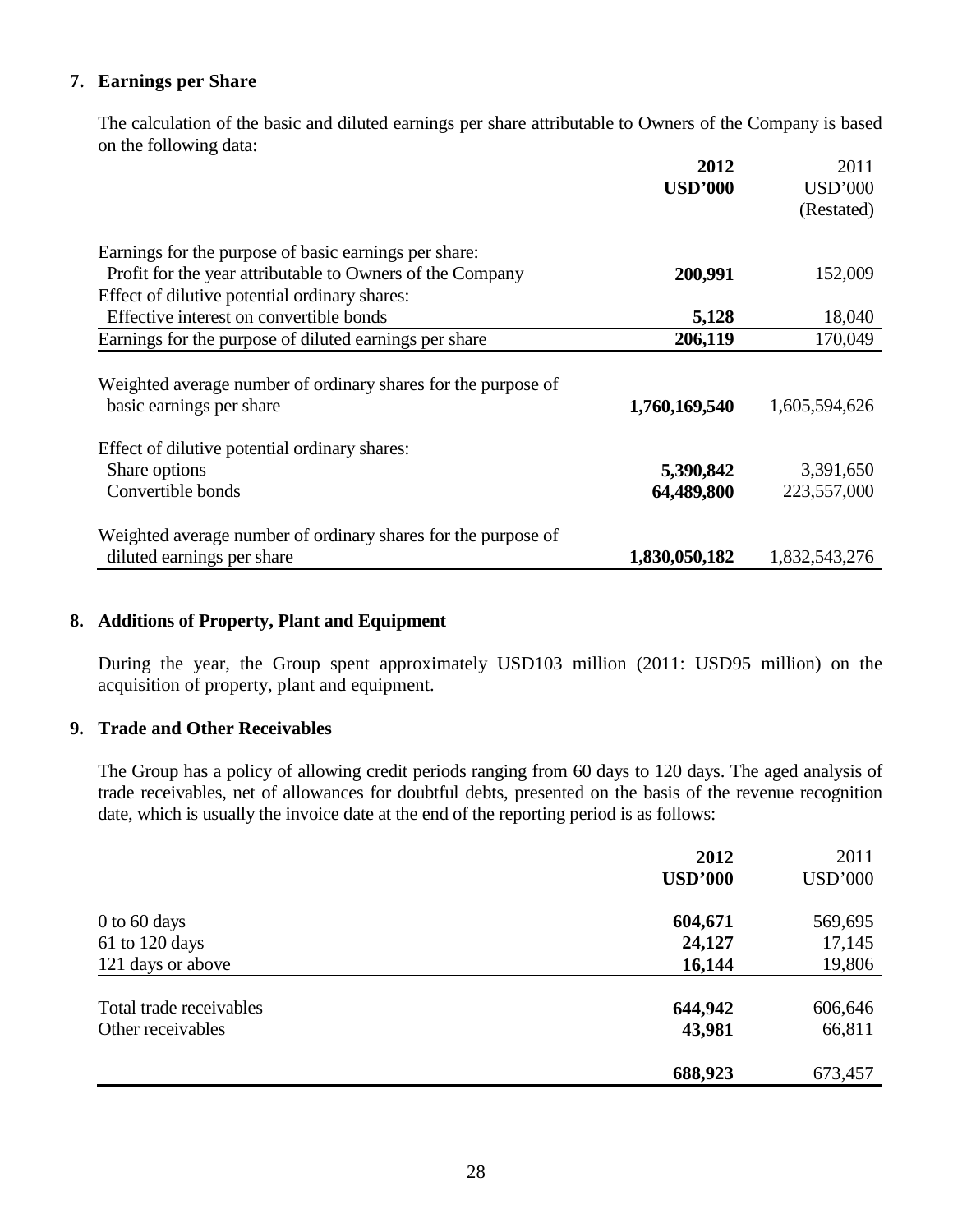## **10. Trade and Other Payables**

The aged analysis of trade payables presented based on the invoice date at the end of the reporting period is as follows:

|                      | 2012           | 2011           |
|----------------------|----------------|----------------|
|                      | <b>USD'000</b> | <b>USD'000</b> |
| $0$ to 60 days       | 309,719        | 259,435        |
| 61 to 120 days       | 80,517         | 93,376         |
| 121 days or above    | 1,557          | 7,048          |
| Total trade payables | 391,793        | 359,859        |
| Other payables       | 318,698        | 259,004        |
|                      | 710,491        | 618,863        |

The credit period on the purchase of goods ranges from 30 days to 120 days (2011: 30 days to 120 days). The Group has financial risk management policies in place to ensure that all payables are settled within the credit time frame.

### **11. Share Capital**

|                                                                                                  | 2012<br>Number of<br>shares | 2011<br>Number of<br>shares | 2012<br><b>USD'000</b> | 2011<br>USD'000 |
|--------------------------------------------------------------------------------------------------|-----------------------------|-----------------------------|------------------------|-----------------|
| Ordinary shares                                                                                  |                             |                             |                        |                 |
| Authorised:                                                                                      |                             |                             |                        |                 |
| Shares of HKD0.10 each                                                                           | 2,400,000,000               | 2,400,000,000               | 30,769                 | 30,769          |
| Issued and fully paid:<br>At the beginning of the year<br>Issue of shares upon exercise of share | 1,601,564,252               | 1,606,625,752               | 20,533                 | 20,598          |
| options                                                                                          | 8,289,000                   | 455,000                     | 107                    | 6               |
| Repurchase of shares                                                                             | (4,330,000)                 | (5,516,500)                 | (56)                   | (71)            |
| Conversion of convertible bonds                                                                  | 223,557,689                 |                             | 2,877                  |                 |
| At the end of the year                                                                           | 1,829,080,941               | 1,601,564,252               | 23,461                 | 20,533          |